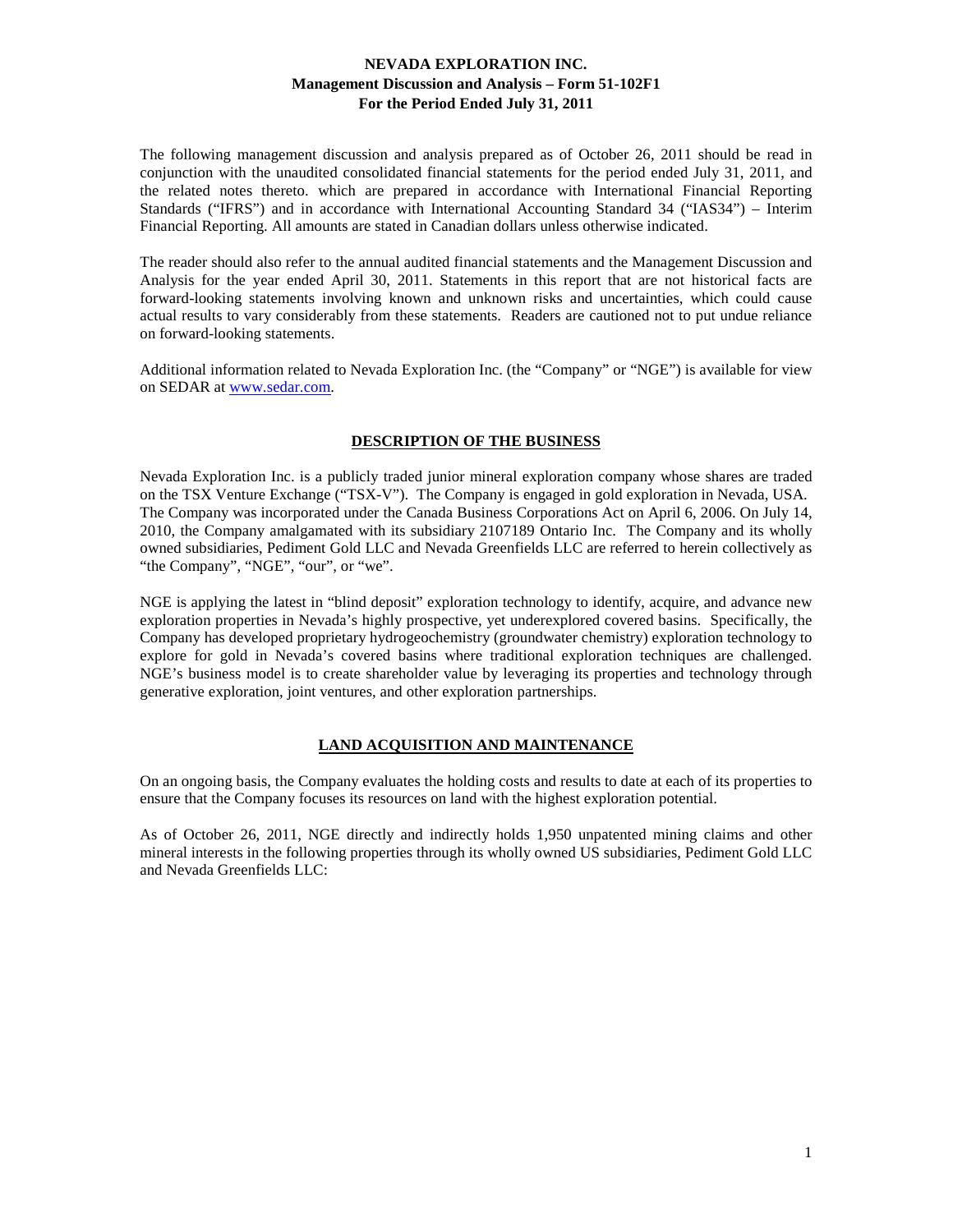| Project                | <b>NGE Claims</b>              |      | OTHER*        | <b>Total</b>  |
|------------------------|--------------------------------|------|---------------|---------------|
|                        | Area $(km^2)$<br><b>Claims</b> |      | Area $(km^2)$ | Area $(km^2)$ |
| Fletcher Junction (FJ) | 117                            | 9.6  |               | 9.6           |
| Hot Pot (HP)           | 6                              | 0.4  | 8.8           | 9.2           |
| Bull Creek (BU)        | 264                            | 21.9 |               | 21.9          |
| Awakening (AW)         | 432                            | 35.9 | 1.2           | 37.1          |
| Sand Pass (SP)         | 145                            | 12.0 | 9.4           | 21.4          |
| Rye Patch (RP)         | 126                            | 10.0 | 0.8           | 10.8          |
| Jungo (JU)             | 156                            | 13.0 |               | 13.0          |
| Kelly Creek (KC)       | 581                            | 48.5 | 20.2          | 68.7          |
| Whiskey Flats (WF)     | 123                            | 9.4  |               | 9.4           |
| <b>TOTAL</b>           | 1,950<br>160.7                 |      | 40.4          | 201.1         |

\*Leased private lands and claims on BLM land leased from third parties.

# **EXPLORATION RISK MANAGEMENT STRATEGY**

NGE manages exploration risk by focusing exploration resources in specific, planned stages on each property. If the results from one stage are positive, then NGE allocates funds to the next stage. If at any stage, results are negative, NGE drops the property from further consideration. NGE's staged exploration strategy assures that properties showing positive results move aggressively through the exploration pipeline.

NGE's exploration stages include:

- − Hydrogeochemistry: NGE first uses its proprietary hydroprobe sampling technology to collect regularized hydrogeochemistry samples across areas already shown to be prospective based on samples collected from existing springs and wells. NGE uses the data to develop a computerized hydrogeochemistry model of each target.
- − Acquisition: NGE acquires the mineral rights covering prospective targets showing large areas of highly anomalous hydrogeochemistry. If a target of exploration interest is on BLM land that is open to location (available), NGE locates mineral claims. If a target lies on private land, NGE completes a title review to determine mineral title ownership, and then endeavours to negotiate an agreement with the owner.
- − Soil Geochemistry: NGE completes detailed soil sampling across areas demonstrating prospective hydrogeochemistry to detect the possible vertical migration of gold and trace-elements from the underlying bedrock into the soils above. The use of soil geochemistry allows NGE to confirm the presences of anomalous levels of gold and other trace elements in an additional medium.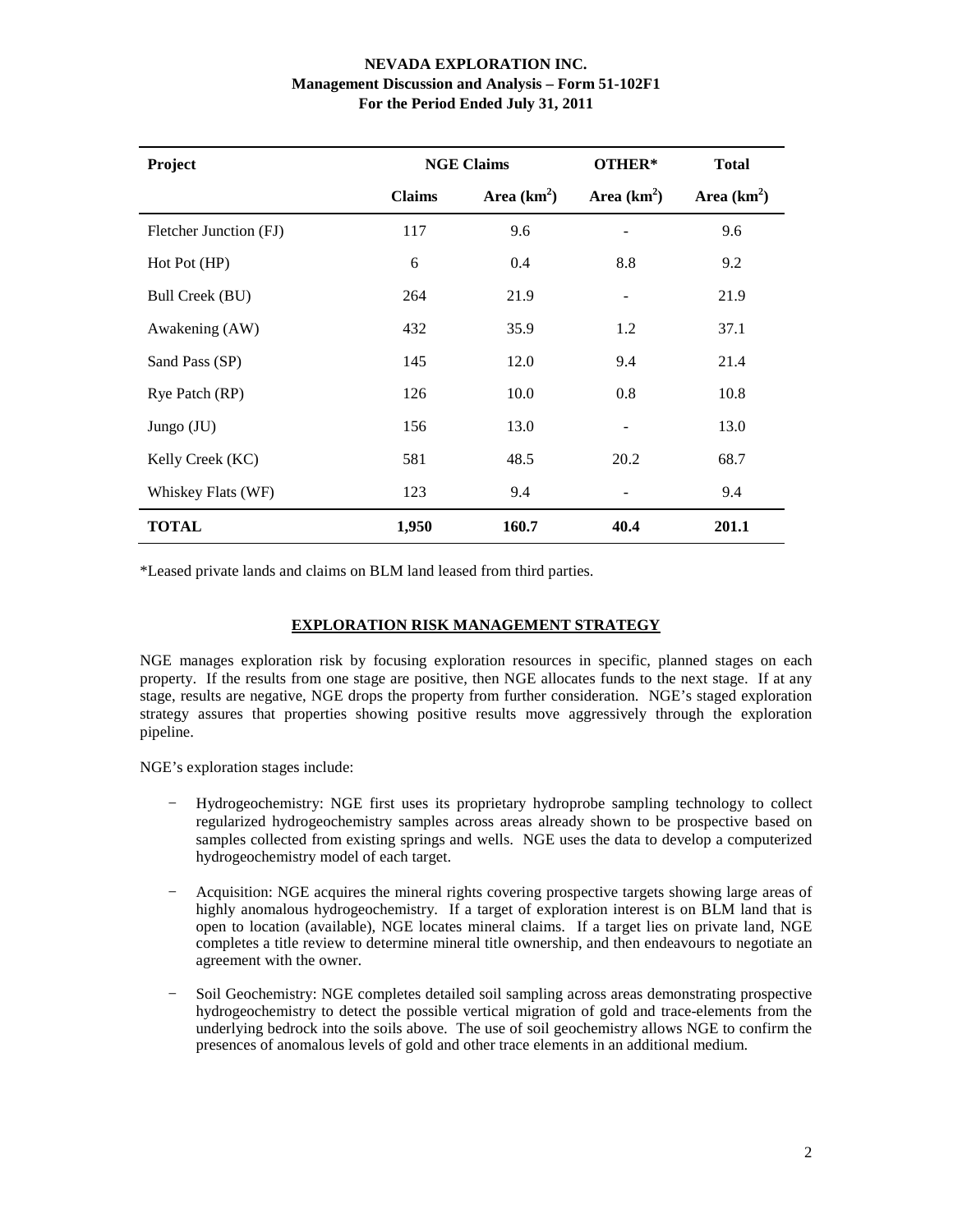- Gravity Geophysics: NGE uses detailed gravity geophysics to provide valuable information about the depth to bedrock across a property. Gravity data can suggest areas of strong changes in the relief or composition of the underlying bedrock, which can be indicative of underlying fault zones and alteration that often control the location of gold mineralization.
- − Air Magnetics: NGE uses detailed air magnetic geophysics to provide information on the locations and types of rocks, fault zones, and hydrothermal alteration that generally accompany large gold deposits.
- Seismic Geophysics: NGE uses seismic geophysics, where appropriate, to identify deep-seated, steeply-dipping fault zones that can be projected into the near surface environment. Major, highangle structures are important since they provide a potential conduit or 'plumbing' system for potential gold-bearing, hydrothermal fluids to access near-surface areas and deposit gold.
- Drilling: where properties successfully pass through the above exploration stages, NGE uses drilling to test for: (1) shallow bedrock  $\ll 1,000$ ft beneath the surface); (2) structures or faults in bedrock that may source potential mineralization; (3) bedrock that has been altered by hydrothermal fluids; (4) anomalous concentrations of gold and associated trace-elements in bedrock; and (5) sufficiently sized target to reasonably contain an economic resource. NGE evaluates drilling results based on these criteria to determine whether or not to continue to maintain each property and commit further exploration expenditures towards them.

## **MINERAL EXPLORATION PROPERTIES**

## *Fletcher Junction (FJ)*

The Fletcher Junction Project is located in Mineral County, Nevada, approximately 30km southwest of Hawthorne, Nevada. The Company has a 100% interest in 117 claims (9.6km<sup>2</sup>) at the Fletcher Junction Project, subject to a 1.25% net smelter return royalty ("NSR") to Royal Gold, Inc.

On December 18, 2008, NGE announced the completion of a Phase I RC drill program at Fletcher Junction, and presented the detailed results that demonstrate how NGE used its hydrogeochemistry exploration technology to discover a new, gold-bearing hydrothermal system in an otherwise blind, covered bedrock setting. Nine wide-spaced drill holes were completed to target depth, and all nine encountered altered bedrock that contained geochemically anomalous gold and gold-associated trace elements, as well as anomalous gold and trace-element hydrogeochemistry. The bedrock, alteration, and the suite of goldassociated trace elements found at Fletcher Junction are similar to those found at the nearby Aurora mining district, noted for historic, high grade underground production.

While significant intervals of potentially ore grade mineralization were not encountered in the Phase I drilling, management believes that the results at Fletcher Junction are substantive in that they demonstrate how NGE has used its unique and proprietary hydrogeochemistry exploration technique to discover a new gold-bearing, hydrothermal system in a covered bedrock setting. The results to date at Fletcher Junction add value to NGE's other projects that were all identified using the same hydrogeochemistry exploration technology, and they establish NGE as a source of quality exploration projects for potential Joint Venture partners.

NGE believes the first phase drill results at Fletcher Junction justify a much larger, Phase II drill program specifically designed to test the vertical fault zones believed to contain ore-grade gold mineralization that source the anomalous gold in groundwater, alluvium, quartz-boulders and bedrock at Fletcher Junction. In preparation for Phase II drilling, NGE is working with the US Forest Service on a new Plan of Operations. During 2009 and early 2010, NGE's biological and archaeological consultants completed the required surveys and have submitted their reports to the US Forest Service. NGE is now awaiting the US Forest Service's comments on the Plan of Operations.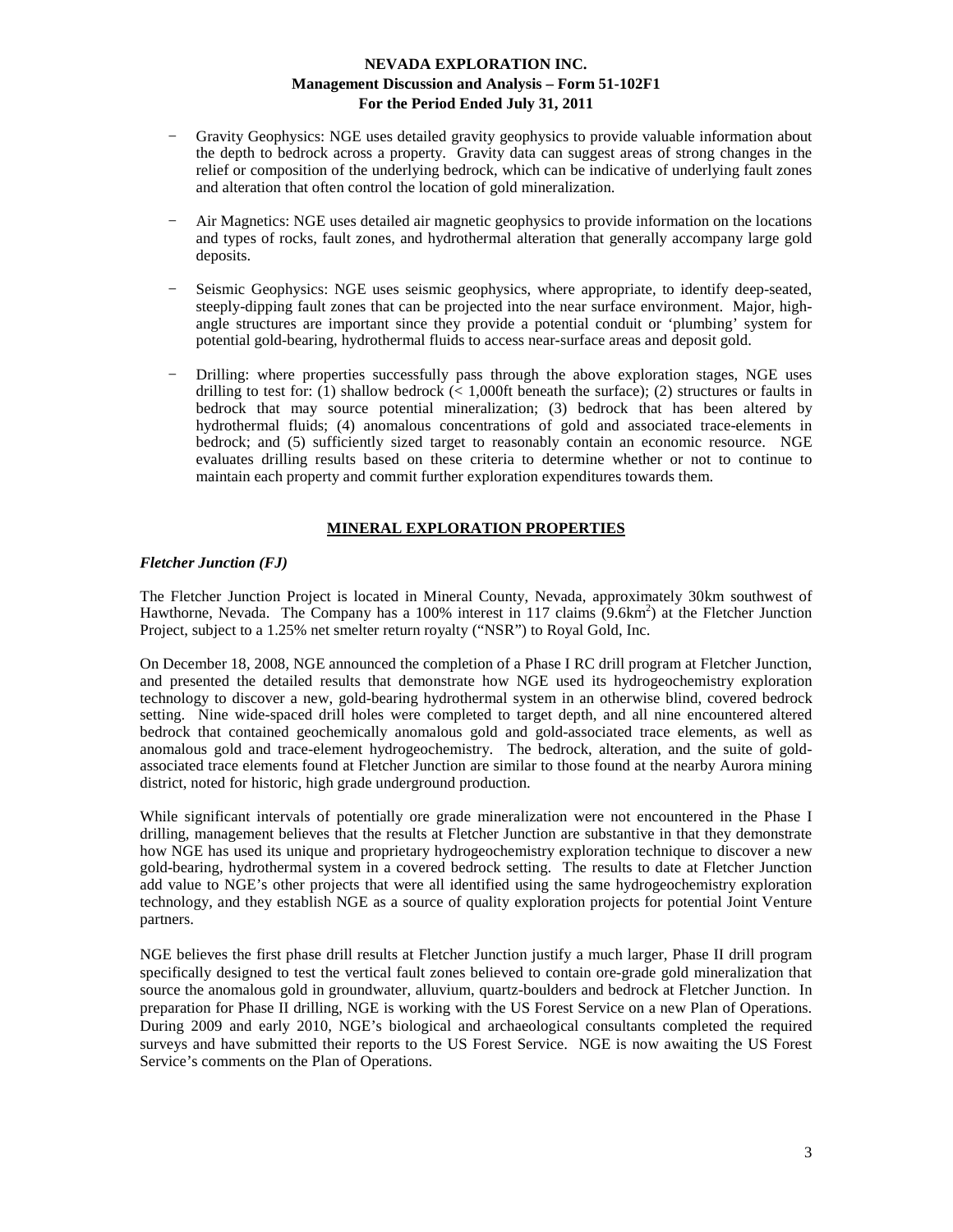On March 31, 2010 NGE completed a 253 page technical report that summarized all work completed on the property, and the Company has began discussions with potential JV partners.

# *Hot Pot (HP)*

In 2004, NGE's regional reconnaissance hydrogeochemistry program identified a prospective exploration target near Hot Pot in Humboldt County, Nevada, approximately 30km northwest of Battle Mountain, Nevada. Regional gravity data suggested that the Hot Pot area is underlain by a bedrock high covered by a thin layer of sand & gravel.

On September 16, 2004, the Company entered into a 10 year Mining Lease Agreement on  $8.8 \text{km}^2$  at Hot Pot Project, subject to a 3% NSR to the land owner. The Company also controls 6 claims at Hot Pot (50 hectares). The lands within the Mining Lease Agreement and the 6 claims are subject to a 1.25% NSR to Royal Gold, Inc.

In 2005, nine RC drill holes were completed at Hot Pot to depths ranging from 92m (300ft) to 190m (620ft) for a total of 1,195m (3,900ft). The widely-spaced, shallow holes confirmed bedrock to range in depth from 33m (110ft) to 112m (370ft). The bedrock was hydrothermally altered and contained anomalous gold and trace elements similar to that associated with the Lone Tree gold mine. The drilling also confirmed and enlarged the area of anomalous hydrogeochemistry.

In 2007, NGE used its hydroprobe equipment to complete a detailed hydrogeochemistry survey at Hot Pot on a 400m (1/4 mi) grid. The resulting dataset showed highly anomalous gold and trace elements chemistry and further expanded the area of exploration interest. Additionally, in 2007, NGE completed two seismic geophysical lines, which identified several deep, north-trending, steeply-dipping fault zones.

In 2008, NGE completed a detailed gravity geophysical survey, which successfully mapped the relative depth to the underlying bedrock by measuring the density contrast between 200m sampling points. The gravity survey delineated sharp changes in the slope of the bedrock that coincided with the fault zones identified by seismic geophysics.

In 2008, NGE completed 10 vertical, RC drill holes to test small segments of the steeply-dipping fault zones identified by the 2007 seismic and gravity geophysics. Three vertical holes were spaced 100m (330ft) apart on each of three lines. The holes ranged in depth from 50m (165ft) to 175m (575ft) for a total of 1,085m (3,565ft). The shallow drill holes encountered hydrothermally altered bedrock containing anomalous gold and trace elements. Deeper, angle drill holes designed to cross cut the areas where the steeply-dipping fault zones had been projected were planned, but the drilling contractor was unable to complete the program.

Also in 2008, an energy company, with business interests separate from NGE, started a deep test drill hole on the Hot Pot property. In exchange for NGE's seismic data, NGE was granted access to drill cuttings from the 1,372m (4,500ft) drill hole. Significantly, the deep drill hole encountered hydrothermally-altered, Paleozic Rocks underlying the Hot Pot Project. Hydrothermal alteration includes carbon re-mobilization, local bleaching, clay, de-calcification and secondary pyrite.

Although potentially economic quantities of gold mineralization have not yet been encountered at Hot Pot, drilling to date has been wide-spaced and could have easily missed the type of high-angle fault zones that control significant known gold mineralization elsewhere in the region. The widely-distributed, highly anomalous gold in groundwater together with the large area of hydrothermally-altered and geochemically anomalous bedrock strongly suggests that higher values for gold in bedrock than have been discovered to date may still be located nearby. The next step is more closely-spaced, shallow, vertical drill holes and/or deeper, angle holes targeted to intersect steeply-dipping, potentially ore-bearing fault zones and favourable bedrock units.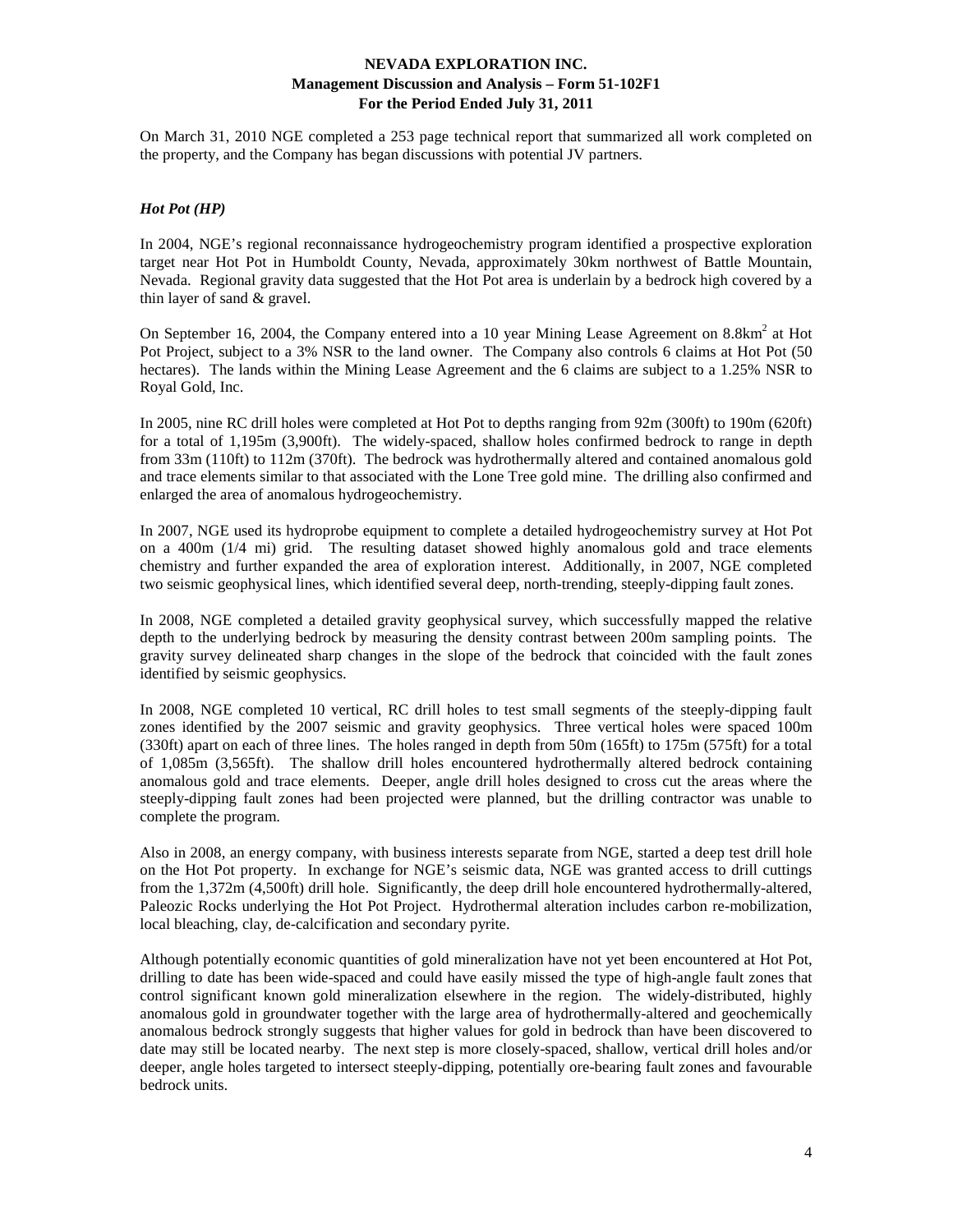On June 4, 2009, the Company entered into an Exploration Agreement with International Enexco Ltd. ("Enexco") whereby Enexco can earn a 51% interest in the Hot Pot Property by drilling 6,000 meters (19,600ft) over three years, with the option to earn an additional 19%, for 70% total, by drilling another 3,000 meters (9,800ft) during the fourth year. On July 2, 2009, NGE announced that Enexco had begun drilling at Hot Pot.

In 2009 and early 2010, Enexco completed an 11 hole, 3,462 metre (11,360 ft) core drilling program at Hot Pot to collect stratigraphic information and test for mineralized structures beneath the alluvial cover. Enexco's drilling successfully encountered weak, but widespread anomalous gold values in all 11 holes. Importantly, the results showed that the anomalous gold values at Hot Pot are associated with increased copper values, an association that is related to ore-grade gold mineralization within the Marigold mine complex 9 km (6 miles) to the south-southwest. In addition, the results included anomalous silver concentrations, including one 4.57 metre (15 ft) interval averaging 15.5 gpt silver, as well as several other trace element distribution patterns indicative of a large hydrothermal system. Enexco engaged Doug McGibbon, an economic geologist with over 25 years of exploration experience in the Battle Mountain area and responsible for major discoveries at the Marigold and Pinson mines, to review the drilling results and the exploration data, and to put the Hot Pot property into regional context (taken from January 25, 2010, Enexco news release):

"Mr. McGibbon's study has confirmed that the hydrothermally altered and mineralized lithologies at Hot Pot are similar if not stratigraphically equivalent to those hosting orebodies at the Marigold mine. Although gold values only ranged up to 66 parts per billion, the mineralized zones encountered were up to 149 metres in length beneath overburden cover that was between 40 to 152 metres in all but two of the holes, with the spacing between holes still leaving sufficient room to host a significant gold deposit. Drilling also identified zones of oxidation to depths of 300 metres, significant intervals of brecciated material indicative of several major fault zones and an apparent horst block with similarities to the geologic setting at the Lone Tree mine. Structural analysis is currently under way, and additional geochemical and geophysical work are being considered to focus further drilling."

On August 16, 2011, NGE reported that Enexco has withdrawn from the Exploration Agreement at Hot Pot, and that as a result, Enexco retains no interest in the project.

## *Bull Creek (BU)*

The Bull Creek Project is located in Humboldt County, Nevada, approximately 60km west-northwest of Winnemucca, Nevada. The Company has a 100% interest in 264 claims  $(21.9 \text{km}^2)$  at Bull Creek.

In 2008, NGE completed a detailed groundwater survey at Bull Creek to delineate the project's anomalous hydrogeochemistry, and then completed a detailed soil sampling program to both verify and model the surface geochemistry above the target. Later in 2008, to further develop the project's exploration model, NGE completed detailed gravity and airborne magnetic geophysical surveys to better understand the different rock types and possible fault zones concealed beneath the large expanse of sand and gravel covering the target. Also in 2008, as a final input to the Bull Creek exploration model, NGE completed seismic geophysics to test for deep-seated fault zones. NGE combined these data sets to develop the conceptual targets for Phase I drill testing.

In 2008, NGE completed a Phase I drilling program at Bull Creek specifically to test the concept that an undiscovered, potentially gold-bearing hydrothermal system is responsible for the anomalous gold and trace-elements discovered in the groundwater. NGE completed 18 RC drill holes at Bull Creek. The holes were spaced  $0.4 \text{km}$  (0.25mi) to 1.6km (1.0mi) apart across the  $41 \text{km}^2$  property, and the holes ranged in depth from 100m (300ft) to 300m (1,000ft). The drilling defined shallow bedrock along the eastern margin of the property, ranging in depth from 15m (50ft) to 100m (300ft).

On February 23, 2009, NGE announced completion of data reduction for its Phase I drill program at Bull Creek. The results showed several >200m (>650ft) intervals of hydrothermally altered and geochemically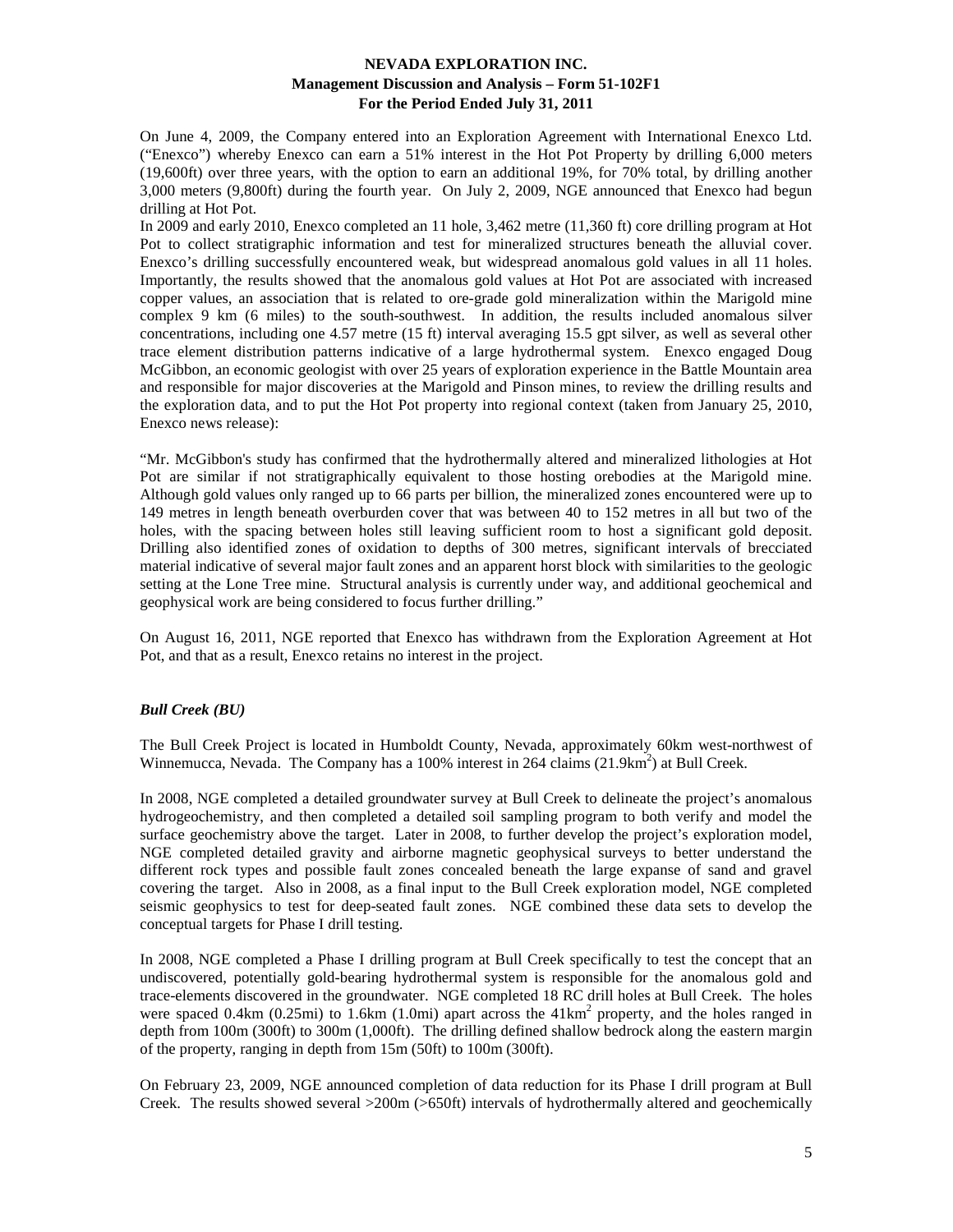anomalous volcanic rock. The increase in alteration intensity and trace-elements geochemistry seen in the wide-spaced drill holes moving from west to east across the eastern half of the property suggests NGE has discovered the edge of a significant new hydrothermal system of exploration significance. NGE believes additional drilling is warranted farther to the east, and this conclusion is also supported by the structural interpretation of the gravity and air magnetic geophysics. In 2009, NGE increased its claim position towards the east to cover the developing target.

The initial identification of anomalous hydrogeochemistry at Bull Creek has resulted in a successful concept test: the discovery of a large area of hydrothermally-altered, shallow bedrock containing geochemically anomalous gold and gold-associated trace elements. These features of exploration significance are similar to those found at the nearby Sleeper Mine, which produced 1.7M ozs of gold and 1.9M ozs of silver from 1986 to 1996. These results further demonstrate how hydrogeochemistry can efficiently and effectively reduce large, sand and gravel covered valley basins to discrete, highly prospective exploration targets deserving of more focused and intense exploration expenditures.

On June 30, 2010 NGE completed a 438 page technical report summarizing all work completed on the property. NGE believes that additional drilling is warranted at Bull Creek and has begun discussions with potential JV partners.

#### *Awakening (AW)*

The Awakening Project is located in Humboldt County, Nevada, approximately 50km north-northwest of Winnemucca, Nevada, and directly north of the Sleeper Gold Mine. The Company has a 100% interest in 432 claims (35.9km<sup>2</sup>) at Awakening. On July 1, 2008, the Company entered into a Mining Lease agreement with DIR Exploration Inc. on 15 claims  $(1.2 \text{km}^2)$  that are subject to a 3% NSR.

The Awakening gold property is largely covered by syn- to post-mineral volcanic units and post-mineral alluvium and as a result, has seen little historic exploration activity. Projections of favourable lithology, structure, and alteration at regional, district and property scales suggest that potentially important goldsilver mineralization may be located within economic depths beneath the cover at Awakening.

In 2007 and 2008, NGE completed a detailed hydrogeochemistry program at Awakening. The groundwater samples contained high levels of gold and other trace elements in concentrations similar to those found at the adjacent Sleeper mine. During April and June, 2008, the Company's field crews completed soil sampling programs across the property and successfully confirmed the presence of anomalous gold and gold-related trace elements.

Also in 2008, NGE acquired approximately  $85 \text{km}^2$  (33mi<sup>2</sup>) of high quality gravity geophysics data and approximately 173  $\text{km}^2$  (67 m<sup>2</sup>) of air magnetic data. The gravity geophysical survey was collected to delineate depth to metasedimentary and granitic bedrock, potential thickness of preserved rhyolitic volcanic rocks, and the location and orientation of prominent lithologic offsets that might be indicative of major fault zones. The detailed air magnetic survey was completed to be used in conjunction with the gravity data to define magnetically anomalous volcanic lithologies and zones of hydrothermal and/or structural magnetite destruction that might be indicative of major fault zones and possible hydrothermal alteration.

The results of the geochemistry and geophysical programs combined to improve NGE's exploration model and demonstrated that Awakening is a compelling target. In 2008, NGE commenced a Phase I RC drilling program at the Awakening property but drilling was suspended due to drilling difficulties.

During 2009, NGE completed detailed geologic mapping at a scale of 1:10,000 in the northern-most Slumbering Hills along the eastern edge of Awakening.

In March, 2010, the Company completed a 258 page technical report summarizing all work completed on the property and began discussions with potential JV partners.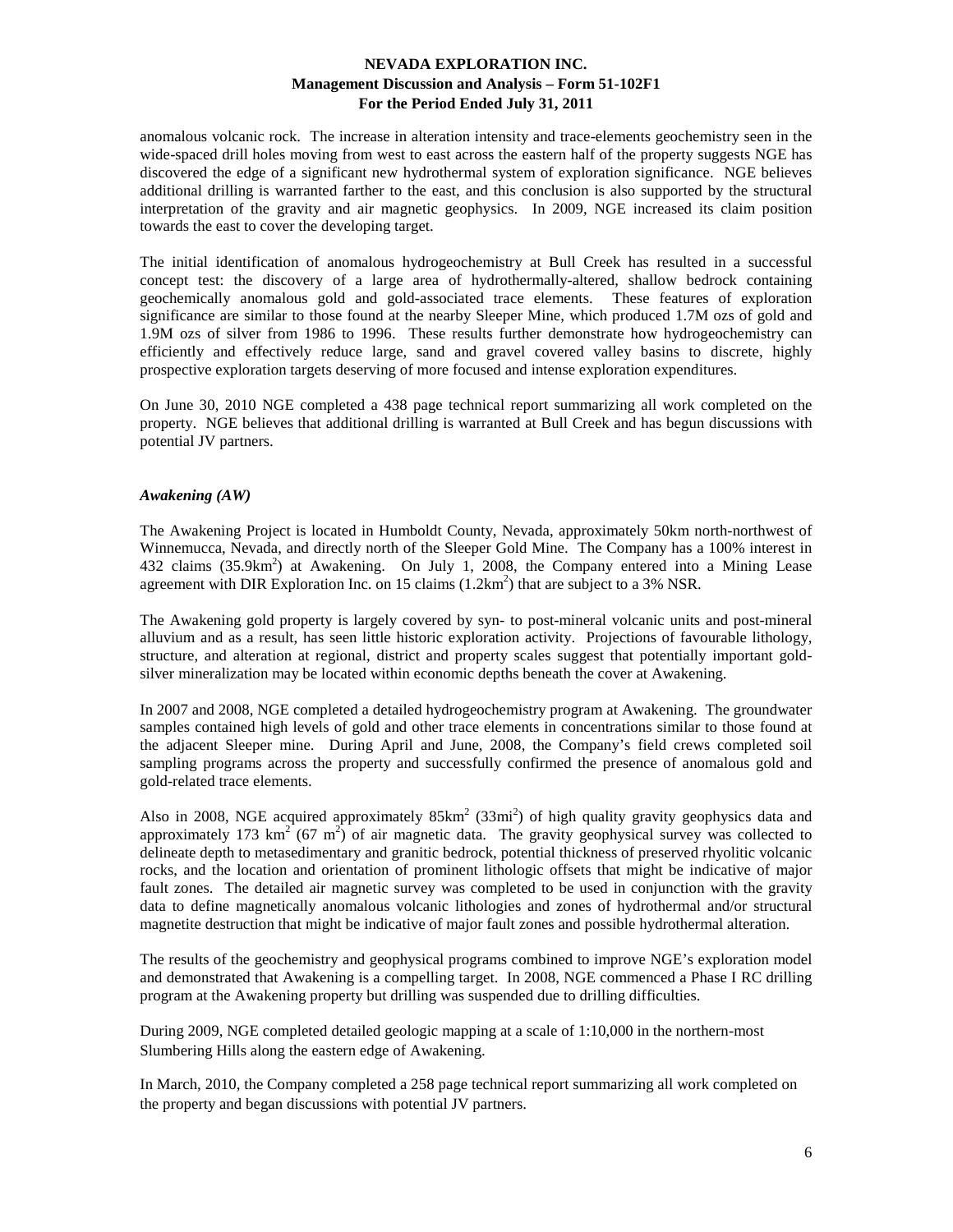On June 7, 2010, Northgate Minerals Corp. ("Northgate") (TSX: NGX, NYSE Amex: NXG) and NGE announced the completion and execution of an Exploration and Option to Enter Joint Venture Agreement ("Agreement") on NGE's Awakening Gold Project ("Property"), in Humboldt County, Nevada. The Agreement grants Northgate the option to earn an initial 51% interest in the Property by spending USD\$4,100,000 in exploration and making additional cash payments totaling USD\$436,000 over five years. Northgate's exploration commitment in the first year is USD\$500,000. If Northgate completes the initial 51% earn-in, it may then earn an additional 14%, for a total of 65%, by completing a feasibility report on the Property.

On October 4, 2010, NGE announced a new Phase I drilling program on the Shine Claims within the Awakening Project, north of the Sleeper Gold Mine in Humboldt County, Nevada. NGE has a mining lease and option to purchase agreement on the 15 Shine Claims from DIR Exploration, Inc. The Shine Claims lie within NGE's larger Awakening Project, the rest of which is currently being advanced by Northgate Minerals Corp. under an exploration and option to joint venture agreement. To date, NGE has completed project scale geological mapping, hydrogeochemistry, soil geochemistry, gravity geophysics, and air magnetic geophysics on the entire Awakening project. The combined dataset has delineated several compelling covered pediment targets on the Shine Claims. The goal of the drilling program is to test for hydrothermally altered and geochemically anomalous bedrock similar to that associated with the mineralization at the adjacent Sleeper Gold Mine. NGE has completed the drilling program and is now analyzing the results.

On June 23, 2011, NGE announced that Northgate Minerals Corporation has mobilized a diamond drill rig to the Awakening Gold Project to begin its 2011 drilling program. Northgate expects that the 2011 drill program will include 3,000 metres of diamond drilling. The drilling program is in currently in progress.

## *Sand Pass (SP)*

The Sand Pass Project is located in Humboldt County, Nevada, approximately 10km north of Winnemucca, Nevada. The Company has a 100% interest in 145 claims (12.0km<sup>2</sup>) at Sand Pass, and on July 10, 2008, the Company entered into a Mining Lease agreement for another 9.4km<sup>2</sup> with multiple parties, subject to a 2% NSR payable to the private landholders.

Similar to NGE's other properties, Sand Pass is covered by syn- to post-mineral volcanic units and postmineral alluvium, and as a result, the area has seen very limited historic exploration activity. Based on the projections of favourable lithology, structure and alteration present at the regional, district and property scales, NGE believes the project has the potential to contain gold-silver mineralization within economic depths beneath the cover.

During 2007 and 2008, NGE completed both hydrogeochemistry and soil geochemistry sampling programs across Sand Pass and identified geochemical indications of potential gold mineralization. Following up on the successful geochemistry programs, in 2008, NGE completed detailed, district-scale gravity and air magnetic geophysical surveys also with positive results. NGE is now preparing a detailed technical report summarizing all work completed on the property. NGE will begin discussions with potential JV partners upon the completion of the technical report.

## *Winnemucca Mountain (WM)*

The Winnemucca Mountain Project is located in Humboldt County, Nevada, approximately 5 km west of Winnemucca, Nevada. While the results to date at the Project have been encouraging, the Company has decided to focus its resources on its other projects. During the year ended April 30, 2011, the Company abandoned its Winnemucca Mountain Project claims, resulting in a charge to operations of \$138,245.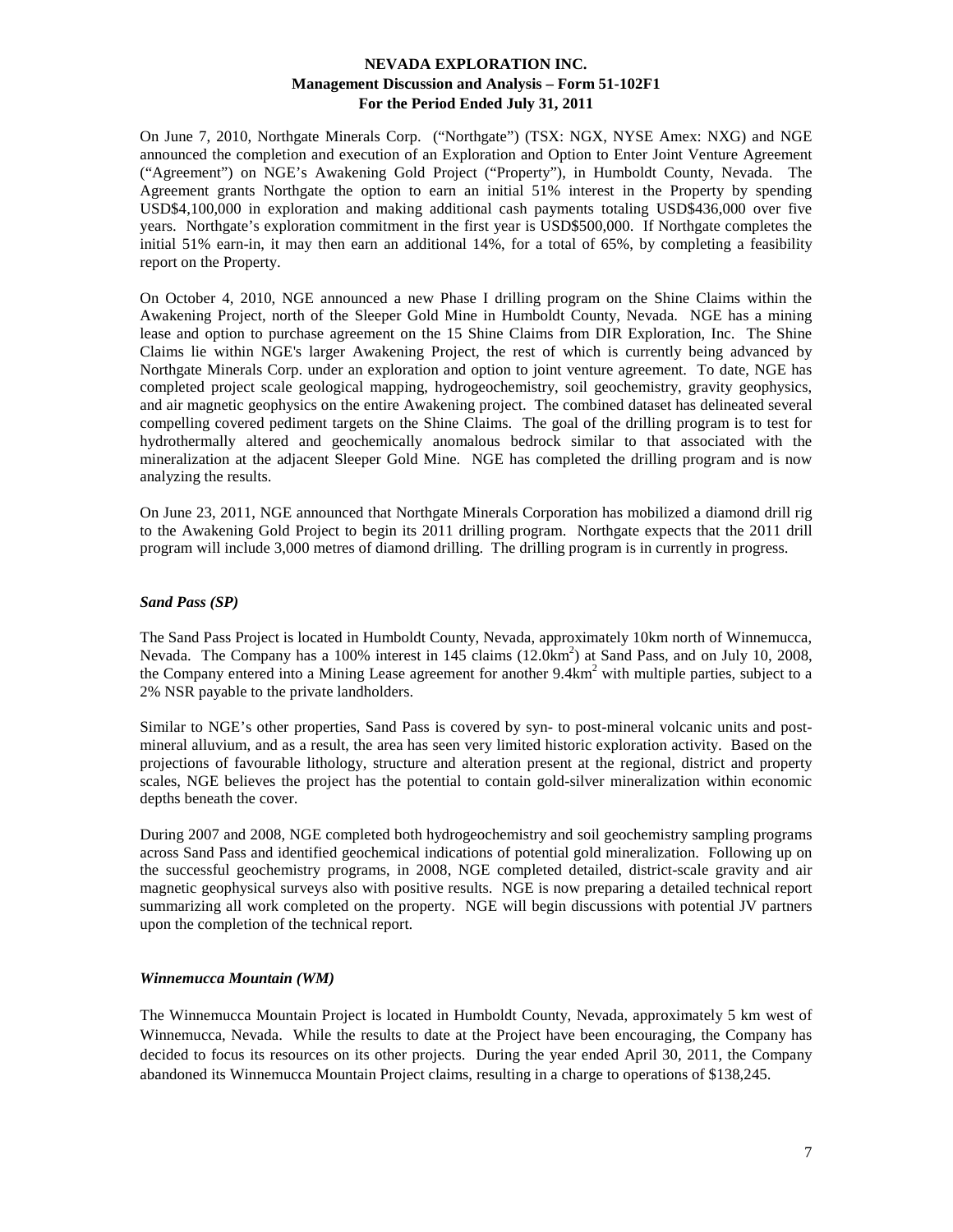## *Rye Patch (RP)*

The Rye Patch Project is located in Pershing County, Nevada, approximately 30km northeast of Lovelock, Nevada. The Company has a 100% interest in 126 claims (10.0km<sup>2</sup>) at Rye Patch. On May 22, 2008, the Company entered into a Mining Lease Agreement on another 65 hectares with a private party, subject to a 2.0% NSR; and on July 21, 2008, the Company entered into a Mining Lease Agreement on an additional 16 hectares from another private party, also subject to a 2.0% NSR payable to a private landholder.

While the Rye Patch gold property is along the same West Humbolt Range structural trend responsible for both past and present producing gold mines, NGE's property has seen no historic exploration activity because it is largely covered by syn- to post-mineral volcanic units and post-mineral alluvium. NGE's projections of favorable lithology, structure and alteration at the regional, district and property scales suggest that potentially important gold-silver mineralization may be located within economic depths beneath the cover at Rye Patch.

In 2007, NGE collected and analyzed groundwater samples across the project area and identified hydrogeochemical patterns that provided direct indications of potential gold mineralization. In 2008, NGE collected soil samples that confirmed the presence of anomalous concentrations of gold and gold-related trace elements in soils. In 2008, NGE completed a detailed, district-scale air magnetic geophysical survey, and in 2010, NGE completed a detailed gravity survey as well. NGE has systematically advanced the Rye Patch target through its staged exploration program and the combined datasets have delineated several compelling drill targets. NGE is presently preparing a detailed technical report summarizing all work completed on the property. NGE will begin discussions with potential JV partners upon the completion of the technical report.

## *Jungo (JU)*

The Jungo Project is located in both Humboldt and Pershing Counties, Nevada, approximately 60km west of Winnemucca, Nevada. The Company has a 100% interest in 156 claims  $(13.0 \text{km}^2)$  at Jungo. The Jungo property is largely covered by syn- to post-mineral volcanic units and post-mineral alluvium and has seen no historic exploration activity. NGE identified the Jungo target as part of its ongoing reconnaissance hydrogeochemistry sampling program. NGE has completed additional hydrogeochemistry sampling and examined the regional, district, and property scale lithology, structure and alteration, and NGE believes the results suggest favorable geology beneath the property and the potential for mineralization within economic depths.

In 2008, NGE completed detailed, district-scale gravity and air magnetic geophysical surveys. In May, 2010, NGE mapped the geology of bedrock exposures along the range front. NGE believes that the Jungo Project is deserved of Phase I drilling and has begun discussions with potential JV partners.

## *Dunphy (DU)*

The Dunphy Project is located in Eureka County, Nevada, approximately 40 km east of Battle Mountain, Nevada. While the results to date at the Project have been encouraging, the Company has decided to focus its resources on its other projects. During the year ended April 30, 2011, the Company abandoned its Dunphy Project claims, resulting in a charge to operations of \$95,254.

## *Kelly Creek (KC)*

The Kelly Creek Project is located in Humboldt County, Nevada, approximately 40km north-northwest of Battle Mountain, Nevada. The Company has a 100% interest in 581 claims (48.5km<sup>2</sup>) at Kelly Creek. On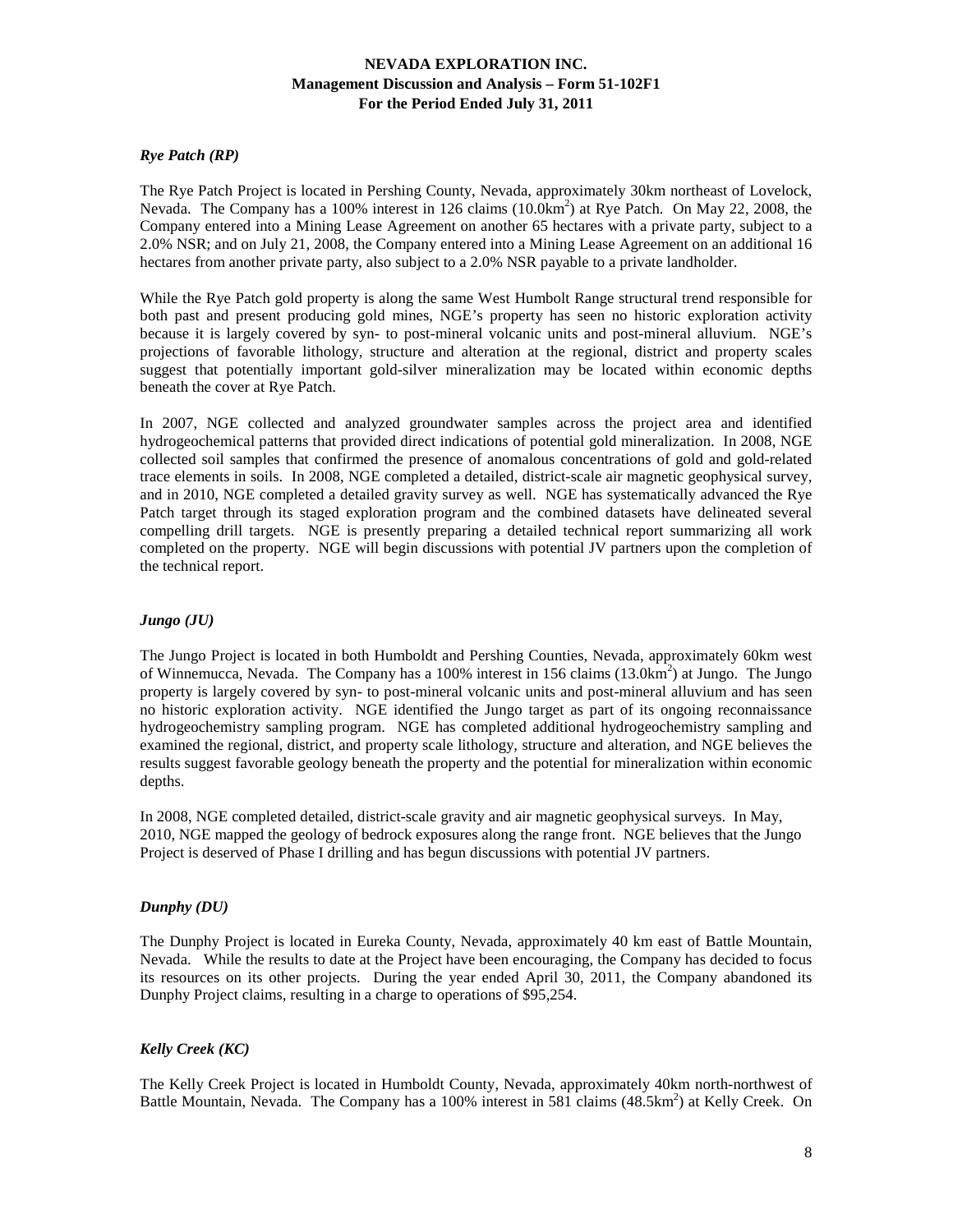October 13, 2009, the Company entered into a Mining Lease and Option to Purchase Agreement with Genesis Gold Corporation ("Genesis") to acquire a 100% interest of Genesis's Hot Pot Claims, which consist of 254 unpatented mineral claims  $(20.2 \text{km}^2)$ . Under the Agreement, the Company is the Operator and has the option to purchase 100% of the Genesis claims for USD\$1,500,000, subject to a 1.5% Net Smelter Return Royalty ("Royalty"). The Company also has the option to purchase one half of the royalty (0.75%) for USD\$750,000.

The Kelly Creek project area is located in the prolific Kelly Creek Basin, between multi-million ounce gold deposits on the north (Twin Creeks, Getchell, Turquoise Ridge and Pinson) and south (Lone Tree, Marigold, Converse, Trenton Canyon and Copper Canyon). With the addition of Genesis's Hot Pot claims, NGE is now one of the largest property holders in the Kelly Creek Basin, along with Newmont Mining Corporation, which controls the majority of the alternating sections. However, despite its close proximity to world class gold deposits, the Kelly Creek project area has seen very limited historic exploration activity because the Basin's bedrock is largely covered by syn- to post-mineral volcanic units and post-mineral alluvium.

During 2007 and 2008, NGE completed a large scale reconnaissance hydrogeochemistry sampling program across the Kelly Creek Basin and successfully delineated a significant area of anomalous hydrogeochemistry similar to that surrounding the adjacent gold mines. A detailed district-scale gravity geophysical survey was completed in 2010 with positive results confirming the presence of shallow bedrock over the large area.

NGE believes the hydrogeochemistry and gravity geophysics collected to date, as well as the favorable regional, district and property scale lithology, structure and alteration, indicate a strong potential for covered gold mineralization beneath the Kelly Creek project area. NGE expects the next phases of work at Kelly Creek to include detailed air magnetic geophysics, additional groundwater sampling, and seismic geophysics.

## *Whiskey Flats (WF)*

The Whiskey Flats Project is located in Mineral County, Nevada, approximately 20km south of Hawthorne, Nevada. The Company has a 100% interest in 123 claims (9.4km<sup>2</sup>) at Whiskey Flats.

The Whiskey Flat property is largely covered by syn- to post-mineral volcanic units and post-mineral alluvium and has seen no historic exploration activity. Projections of favorable lithology, structure and alteration at regional, district and property scales suggest that potentially important gold-silver mineralization may be located within economic depths beneath the cover. In 2008, NGE completed a preliminary hydrogeochemistry sampling program across the property and the results show anomalous concentrations of gold and other trace elements, which NGE considers to be a good indication of potential covered gold mineralization. In 2009, NGE completed a detailed, district-scale air magnetic geophysical survey, and in 2011, NGE completed a detailed gravity survey as well.

#### *Summary of Project Work Completed to Date*

To date, NGE has completed: detailed hydrogeochemistry sampling on all nine (9) properties; detailed soil chemistry on five (5) properties; detailed air magnetic geophysics on six (6) properties; detailed gravity geophysics on eight (8) properties; and Phase I drilling on three (3) properties. The Company's management believes the results to date at each of the properties are encouraging and justify additional exploration expenditures. The table below summarizes the completion dates for the referenced work.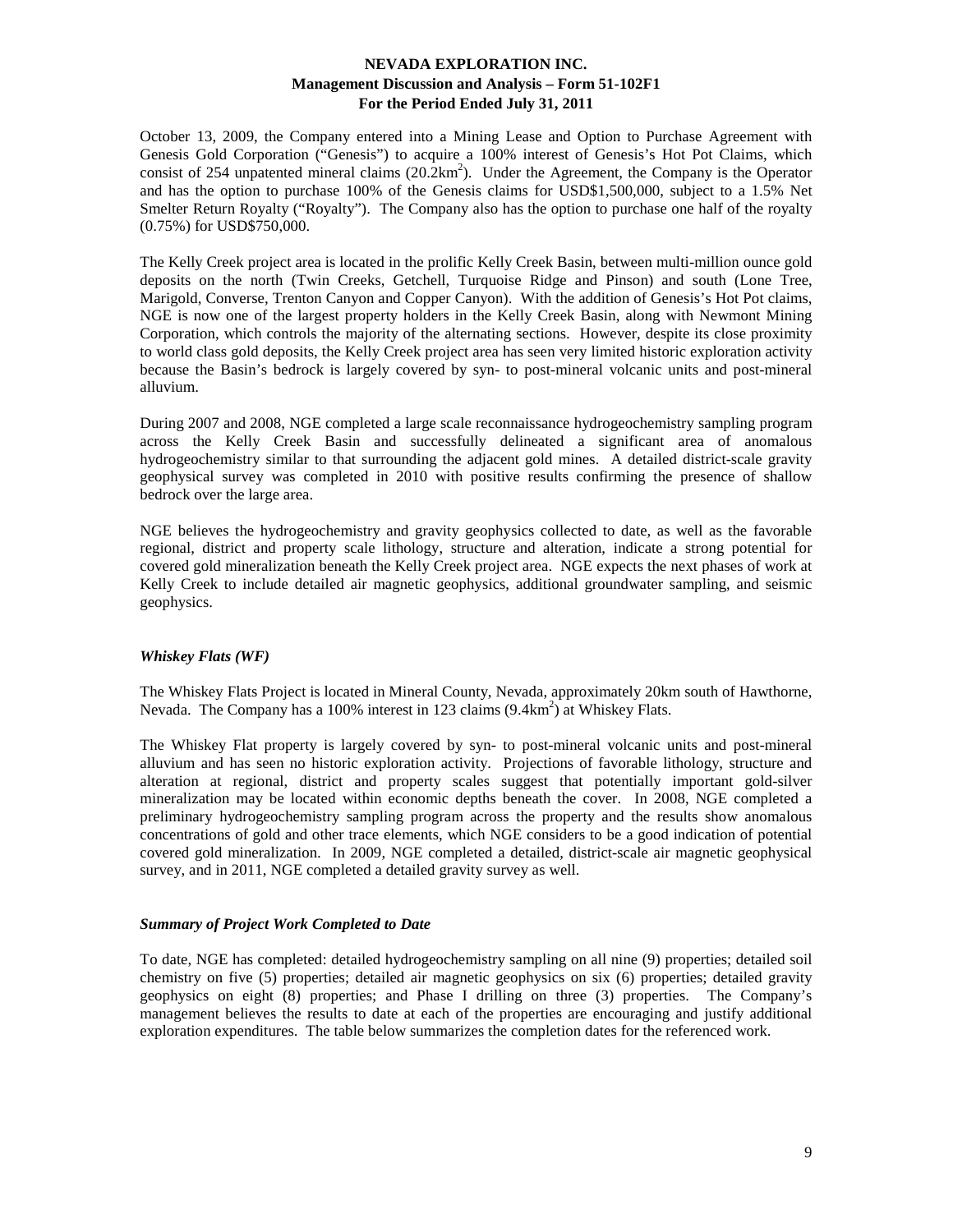| <b>PROPERTY</b>          | Water<br><b>Chemistry</b> | Soil<br><b>Chemistry</b> | Air<br><b>Magnetics</b> | Gravity | <b>Phase I</b><br><b>Drilling</b> |
|--------------------------|---------------------------|--------------------------|-------------------------|---------|-----------------------------------|
| <b>Fletcher Junction</b> | 2005                      |                          |                         |         | 2008                              |
| Hot Pot                  | 2007                      | 2007                     |                         | 2008    | 2008                              |
| <b>Bull Creek</b>        | 2008                      | 2008                     | 2008                    | 2008    | 2008                              |
| Awakening                | 2008                      | 2008                     | 2008                    | 2008    |                                   |
| Sand Pass                | 2007                      | 2008                     | 2008                    | 2008    |                                   |
| <b>Rye Patch</b>         | 2007                      | 2008                     | 2008                    | 2010    |                                   |
| Jungo                    | 2008                      |                          | 2008                    | 2008    |                                   |
| Kelly Creek              | 2007                      |                          |                         | 2010    |                                   |
| <b>Whiskey Flats</b>     | 2008                      |                          | 2009                    | 2011    |                                   |
| TOTAL                    | 9                         | 5                        | 6                       | 8       | 3                                 |

For a summary of NGE's property expenditures to date, please refer to Note 8 in the associated financial statements.

#### **OTHER EXPLORATION PARTNERSHIPS**

In addition to advancing its own projects, NGE is using its hydrogeochemistry expertise and equipment to work with other companies on other projects. These exploration partnerships allow NGE to leverage its significant investment in its hydrogeochemistry program to expose NGE's shareholders to the upside of more projects, as well as to provide NGE revenue to offset its operating expenses.

## *US Gold Corp.*

On June 6, 2011, NGE announced that US Gold Corporation ("US Gold") (NYSE: UXG) (TSX: UXG) has engaged NGE to conduct a hydrogeochemistry exploration program on US Gold's large land position surrounding its Gold Bar and Tonkin Properties in Nevada ("Project Area").

US Gold's Gold Bar and Tonkin Properties are located on the south-central part of the prolific Eureka-Battle Mountain gold trend in north-central Nevada. US Gold's land position is located approximately 16 km (10 miles) SE of Barrick's Cortez gold mine complex (14.5 MMOz as of December 31, 2010) and approximately 35 km (22 miles) NW of Barrick's Ruby Hill gold mine (1.1 MMOz as of December 31,  $2010$ ). The Project Area totals approximately 430 km<sup>2</sup> (165 mi<sup>2</sup>) and contains considerable areas of highly prospective but covered bedrock. US Gold has chosen to work with NGE specifically because of NGE's expertise in exploring for gold mineralization in covered bedrock settings using its industry leading hydrogeochemistry exploration technology.

Under the agreement, NGE will complete a groundwater sampling and analysis program across the Project Area to identify new exploration targets, and in return, US Gold will pay NGE agreed upon rates for its services, as well as grant to NGE a 0.5 to 1.0% Net Smelter Return Royalty on resources within the Project Area that are not already contained in NI 43-101 compliant resource areas referred to in reports published prior to the date of the agreement.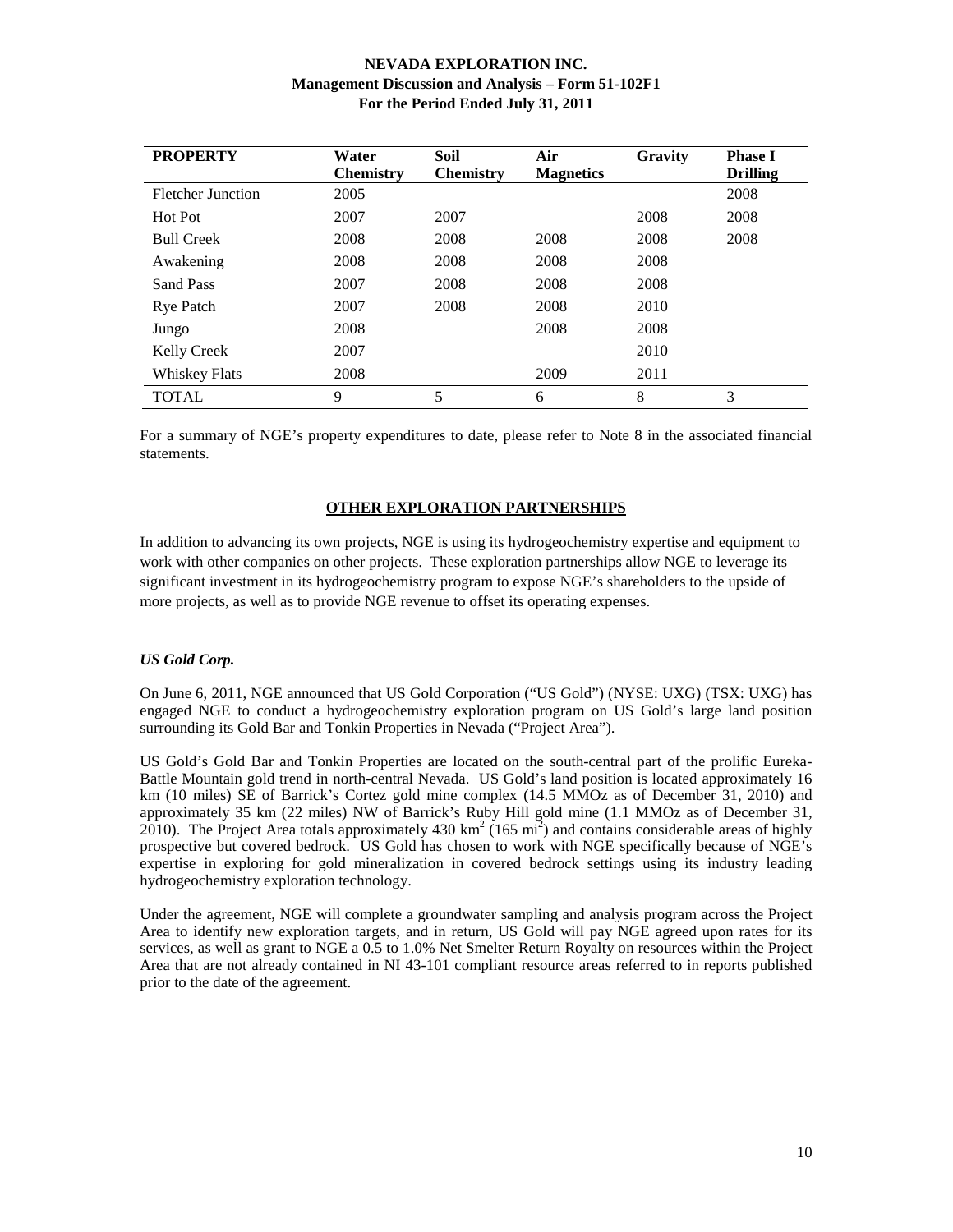## **RESULTS OF OPERATIONS**

#### *Revenue*

NGE generated \$178,710 (2011 - \$43,788) of revenue in the period ended July 31, 2011, from project management and consulting activities. The Company continues to expend its resources searching for and advancing properties that may contain economic resources that would allow the Company to option or sell its interests, or to set up profitable mining operations.

#### *Operating Expenses*

During the period ended July 31, 2011, NGE's net losses were \$44,676 compared to \$345,151 for the period ended July 31, 2010. The decrease in losses was due to increased revenues and decreased mineral property write-off charges.

Interest and bank charges during the period ended July 31, 2011, were \$105 compared to \$1340 for the period ended July 31, 2010. The difference is due to decreased interest expenses.

Office expenses during the period ended July 31, 2011, were \$17,612, compared to \$(1,037) for the period ended July 31, 2010. The difference is due to the write-off of old accounts payables for the period ended July 31, 2010.

Professional fees, consulting, and investor relations costs during the period ended July 31, 2011, were \$47,629, compared to \$32,161 for the period ended July 31, 2010. The increase is due to additional professional fees for IFRS transition work.

Rent costs for the period ended July 31, 2011, were \$26,525, compared to \$18,666 for the period ended July 31 2010. The increase was due to an increase in rent.

Salaries and related expenses during the period ended July 31, 2011, were \$108,298, compared to \$98,123 for the period ended July 31, 2010. Salary expenses for the period ended July 31, 2011, include \$9,918 (US\$10,564) credit to loans payable to the Company that two officers and directors of the Company elected to receive in lieu of salary in order to preserve the Company's cash.

The total stock-based compensation expense for the period ended July 31, 2011, was \$1,821, compared to \$36,318 for the period ended July 31, 2010. Stock-based compensation expense consists of options granted in prior years that vested during the period ended.

#### *Selected Annual Information*

The following table provides a brief summary of the Company's financial operations. For more detailed information, refer to the financial statements.

|                                                                                 | (IFRS)<br>Year Ended<br>April 30,<br>2011 | (IFRS)<br>Year Ended<br>April 30,<br>2010 | (Canadian<br>GAAP)<br>Year Ended<br>April 30,<br>2009 |
|---------------------------------------------------------------------------------|-------------------------------------------|-------------------------------------------|-------------------------------------------------------|
| Total revenues<br>Net loss                                                      | \$<br>97,885 \$<br>(1,331,595)            | 11,138<br>(1,604,595)                     | \$<br>42,824<br>(1,977,040)                           |
| Basic and diluted loss per share<br>Total assets<br>Total long-term liabilities | (0.01)<br>5,900,873<br>6,882              | (0.02)<br>6,376,880<br>34,287             | (0.03)<br>6,384,098<br>74,142                         |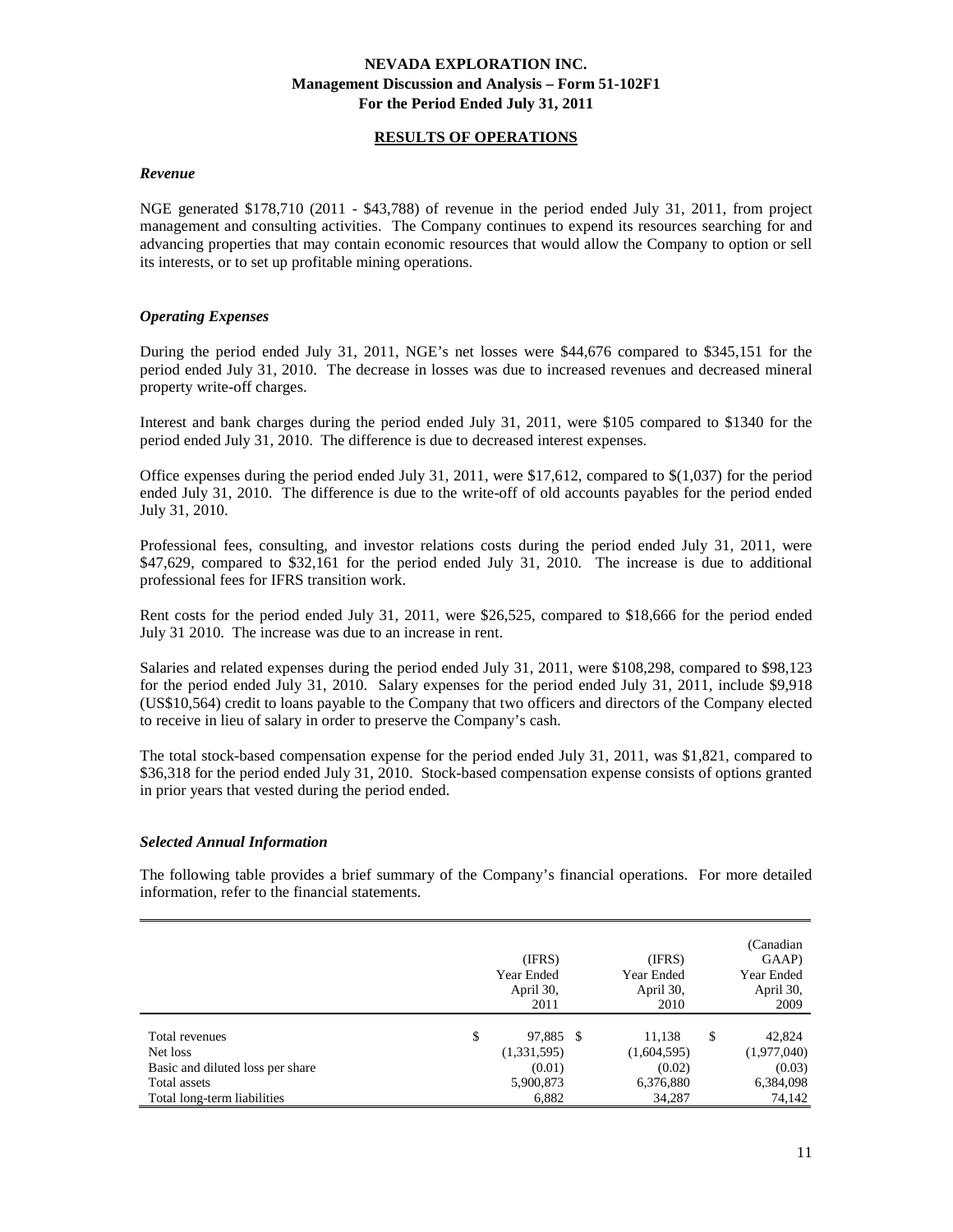#### *Summary of Quarterly Results*

|                                                                                                                                 | (IFRS)<br>Three Month<br>Period Ended<br>July 31,<br>2011                              | (IFRS)<br>Three Month<br>Period Ended<br>April 30,<br>2011                           | (IFRS)<br>Three Month<br>Period Ended<br>January 31,<br>2011                          | (IFRS)<br>Three Month<br>Period Ended<br>October 31,<br>2010                                     |
|---------------------------------------------------------------------------------------------------------------------------------|----------------------------------------------------------------------------------------|--------------------------------------------------------------------------------------|---------------------------------------------------------------------------------------|--------------------------------------------------------------------------------------------------|
| <b>Total</b> assets<br>Resource properties<br>Working capital<br>Shareholders' equity<br>Revenues<br>Net loss<br>Loss per share | \$<br>6,423,175<br>5,474,320<br>479,031<br>6,152,115<br>178,815<br>(44, 676)<br>(0.00) | \$<br>5,900,873<br>5,487,184<br>36,108<br>5,743,484<br>9,438<br>(250,066)<br>(0.00)  | \$<br>6,317,830<br>5,770,365<br>36,964<br>6,078,956<br>30,811<br>(475, 425)<br>(0.01) | $\mathsf{\$}$<br>6,492,512<br>5,818,989<br>152,102<br>6,265,922<br>12,508<br>(260,953)<br>(0.00) |
|                                                                                                                                 | (IFRS)<br>Three Month<br>Period Ended<br>July 31,<br>2010                              | (Canadian<br>GAAP)<br>Three Month<br>Period Ended<br>April 30,<br>2010               | (Canadian<br>GAAP)<br>Three Month<br>Period Ended<br>January 31,<br>2010              | (Canadian<br>GAAP)<br>Three Month<br>Period Ended<br>October 31,<br>2009                         |
| Total assets<br>Resource properties<br>Working capital<br>Shareholders' equity<br>Revenues<br>Net loss<br>Loss per share        | \$<br>6,158,325<br>5,552,692<br>38,806<br>5,939,955<br>45,128<br>(345, 151)<br>(0.00)  | \$<br>6,630,162<br>5,970,055<br>59.104<br>6,422,285<br>3,177<br>(410, 375)<br>(0.01) | \$<br>6,951,210<br>5,953,970<br>275,053<br>6.740.531<br>121<br>(440, 810)<br>(0.01)   | $\mathbb{S}$<br>6,867,926<br>5,866,552<br>176,375<br>6,592,680<br>5,370<br>(504, 178)<br>(0.01)  |

# **ASSETS & LIABILITIES**

The Company's long term debt as at July 31, 2011, is \$5,060 compared to \$6,882 at April 30, 2010. The long term debt consists of loans for one vehicle and one backhoe.

Deposits for land reclamation also add to the Company's asset base. Deposits as at July 31, 2011 are \$47,679. These deposits (bonds) are required by the U.S Bureau of Land Management (BLM) and US Forest Service (USFS) to ensure that reclamation and clean-up work on NGE's properties will be completed to the satisfaction of the BLM and the USFS. NGE has completed all required BLM reclamation work to date, including dirt-work and seeding, and has to wait for vegetation to regrow before 100% of the bonds will be released. Several roads remain un-reclaimed on USFS lands at NGE's Fletcher Junction property pending a new permit application, while all other reclamation has been completed.

## **LIQUIDITY AND CAPITAL RESOURCES**

#### *Liquidity*

The Company has financed its operations primarily through the issuance of common shares. The Company continues to seek capital through various means including the issuance of equity and/or debt.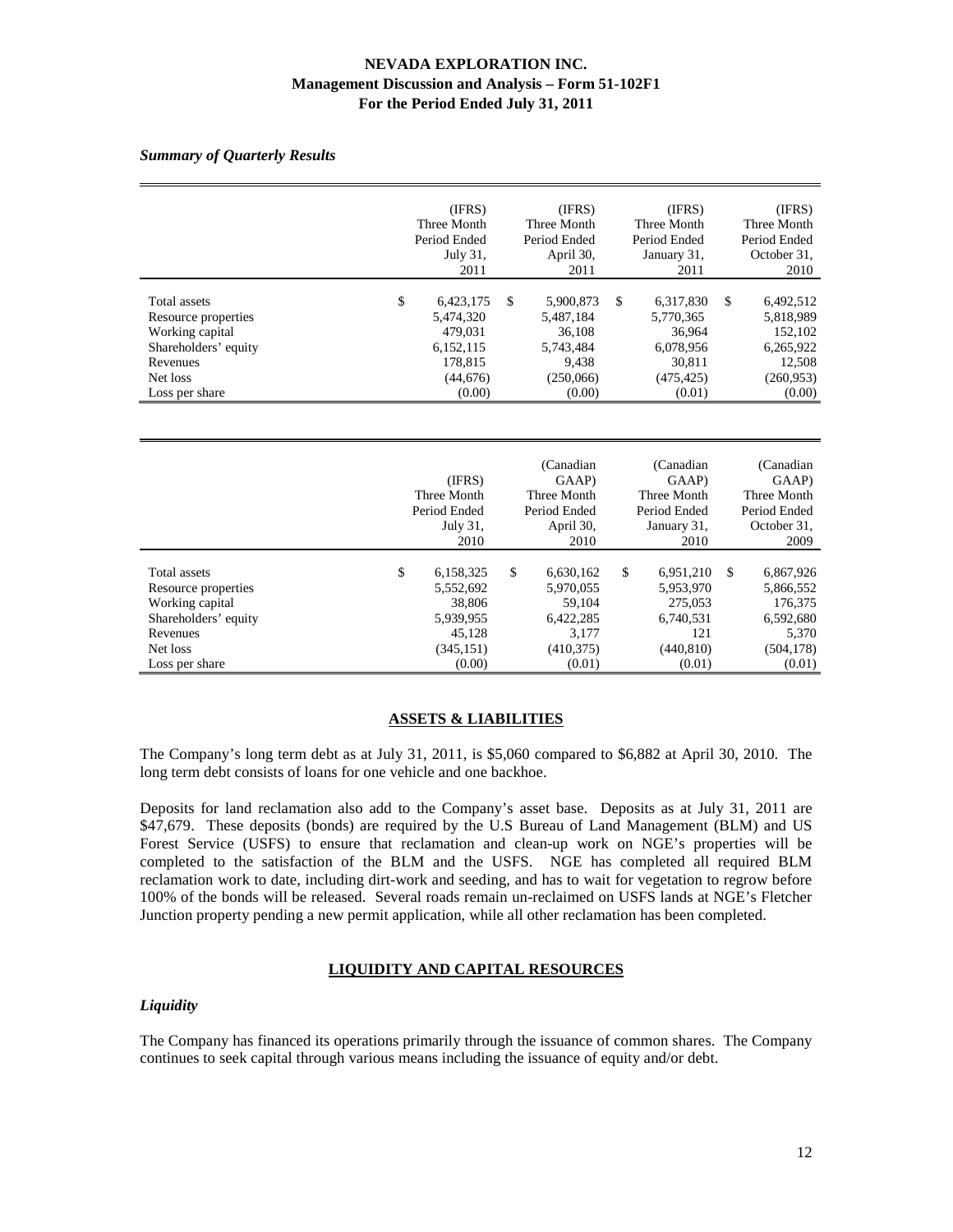The financial statements have been prepared on a going concern basis which assumes that the Company will be able to realize its assets and discharge its liabilities in the normal course of business for the foreseeable future. The continuing operations of the Company are dependent upon its ability to continue to raise adequate financing.

|                 | <b>July 31,</b><br>2011 | <b>July 31,</b><br>2010 |
|-----------------|-------------------------|-------------------------|
| Working capital | 479.031                 | 38,806<br>S             |
| Deficit         | 9,897,232               | 8,866,112               |

Net cash provided by operating activities for the period ending July 31, 2011 was \$49,695 compared to net cash used of \$14,692 during the period ending July 31, 2010 and consists primarily of the operating loss, stock-based compensation, write-off of mineral properties and changes in non-cash working capital items.

Net cash provided by investing activities for the period ending July 31, 2011 was \$74,225 compared to net cash provided of \$87,588 during the period ending July 31, 2010. The difference is due to increased mineral property expenditures during the period ending July 31, 2011.

Net cash provided by financing activities for the period ending July 31, 2011 was \$399,520 compared to net cash used of \$6,335 during the period ending July 31, 2010. The difference is attributable to increased financings during the period ending July 31, 2011.

# *Capital Resources*

Subsequent to the period ended July 31, 2011 the Company: completed the second tranche of a nonbrokered private placement by issuing 2,350,000 Units at a price of \$0.08 per Unit for total gross proceeds of \$188,000 (of which \$40,000 was subscribed for as of July 31, 2011). Each unit consists of one common share and one-half of one non-transferable common share purchase warrant. Each whole warrant entitles the holder to purchase one common share at a price of \$0.12 for a period of 12 months. In connection with the second tranche, the Company:

- a) paid cash share issuance costs of \$7,776; and
- b) issued 97,200 agent warrants

During the period ended July 31, 2011 the Company completed a non-brokered private placement by issuing 4,650,000 Units at a price of \$0.08 per Unit for total gross proceeds of \$372,000. Each unit consists of one common share and one-half of one non-transferable common share purchase warrant. Each whole warrant entitles the holder to purchase one common share at a price of \$0.12 for a period of one year. Fair value allocated in connection to these warrants was \$37,937. In connection with the private placement, the Company:

- a) paid cash share issuance costs of \$15,280; and
- b) issued 191,000 agent warrants with a fair value of \$3,470.

## *Off Balance Sheet Arrangements*

As at July 31, 2011, NGE had no off balance sheet arrangements such as guaranteed contracts, contingent interests in assets transferred to an entity, derivative instrument obligations or any instruments that could trigger financing, market or credit risk to NGE.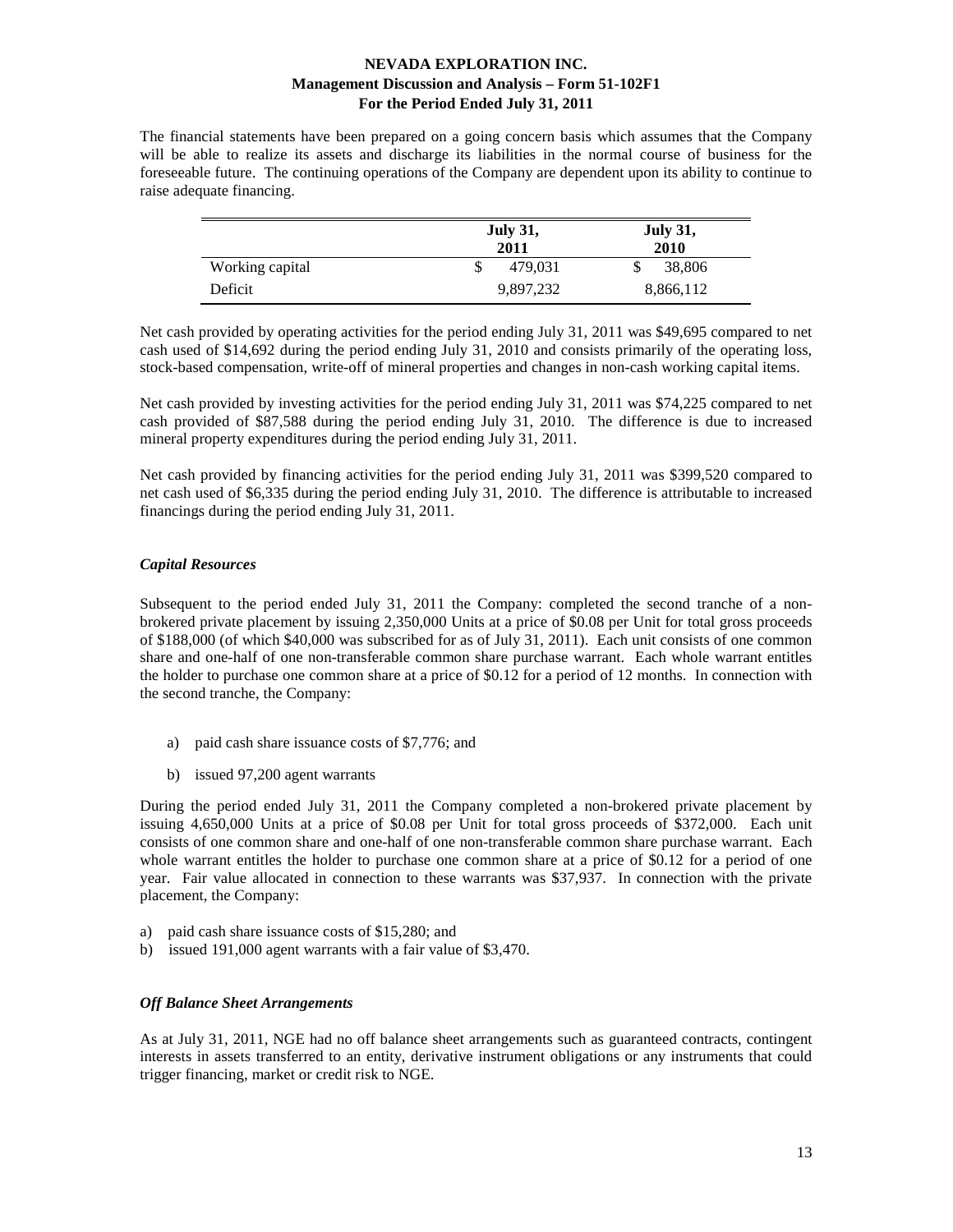# **RELATED PARTY TRANSACTION**

During the period ended July 31, 2011, the Company entered into transactions with related parties as follows:

The remuneration of directors and other members of key management personnel during the period ended are as follows:

|                                                                            | Nature of<br>transactions                            |     | Three months<br>ended July 31,<br>2011 |   | Three months<br>ended July 31,<br>2010 |
|----------------------------------------------------------------------------|------------------------------------------------------|-----|----------------------------------------|---|----------------------------------------|
| <b>CEO</b><br>COO<br>VP of Corporate Development<br>Davidson & Company LLP | Management<br>Management<br>Management<br>Accounting | \$  | 29,023<br>29,023<br>24,669<br>25,000   | S | 31,238<br>31,238<br>26,552<br>14,000   |
|                                                                            |                                                      | \$. | 107.715                                |   | 103.028                                |

The transactions with related parties were in the normal course of operations and were measured at the exchange value, which represented the amount of consideration established and agreed to by the parties.

The amounts due from (to) related parties are as follows:

|                                                                                                                                                       | <b>Notes</b>                                           | July 31,<br>2011                                                        | April 30,<br>2011                                | May 1,<br>2010                             |
|-------------------------------------------------------------------------------------------------------------------------------------------------------|--------------------------------------------------------|-------------------------------------------------------------------------|--------------------------------------------------|--------------------------------------------|
| Loans receivable from the CEO<br>Loans receivable from the COO<br>Due to Davidson and Company LLP<br>Due to COO<br>Due to VP of Corporate Development | -S<br>$\left(1\right)$<br>$^{(1)}$<br>$\ast$<br>*<br>* | S<br>$\overline{\phantom{0}}$<br>-<br>(40,000)<br>(51,712)<br>(58, 911) | 10.101<br>-S<br>(15,000)<br>(37,794)<br>(49,770) | 82,927<br>13,150<br>(28, 860)<br>(20, 261) |
|                                                                                                                                                       | \$                                                     | 150,623                                                                 | (92, 463)                                        | 49.956                                     |

(1) Loan receivable is guaranteed by Nil (April 30, 2011 – 1,350,000; May 1, 2011 – 2,100,000) common shares of the Company that are currently being held in trust. Since issuance of the loans receivable, the Company has accrued interest of approximately \$30,300 (April 30, 2011 - \$30,300; May 1, 2011 - \$25,500), \$Nil of which was accrued during the period ended July 31, 2011.

\* Included in accounts payable

## **DISCLOSURE OF OUTSTANDING SHARE DATA**

Subsequent to July 31, 2011 the Company:

- i) engaged Ubika Corporation ("Ubika") for investor relations. In connection to this agreement, the Company will pay Ubika \$5,000 per month for a six month term and have granted 250,000 options exercisable at \$0.10 per share for a period of 5 years, vesting over 12 months.
- ii) pursuant to the Company's stock option plan, granted an additional 2,250,000 incentive stock options to directors, officers, and consultants of the Company. These options are exercisable at \$0.10 per share for a period of 5 years.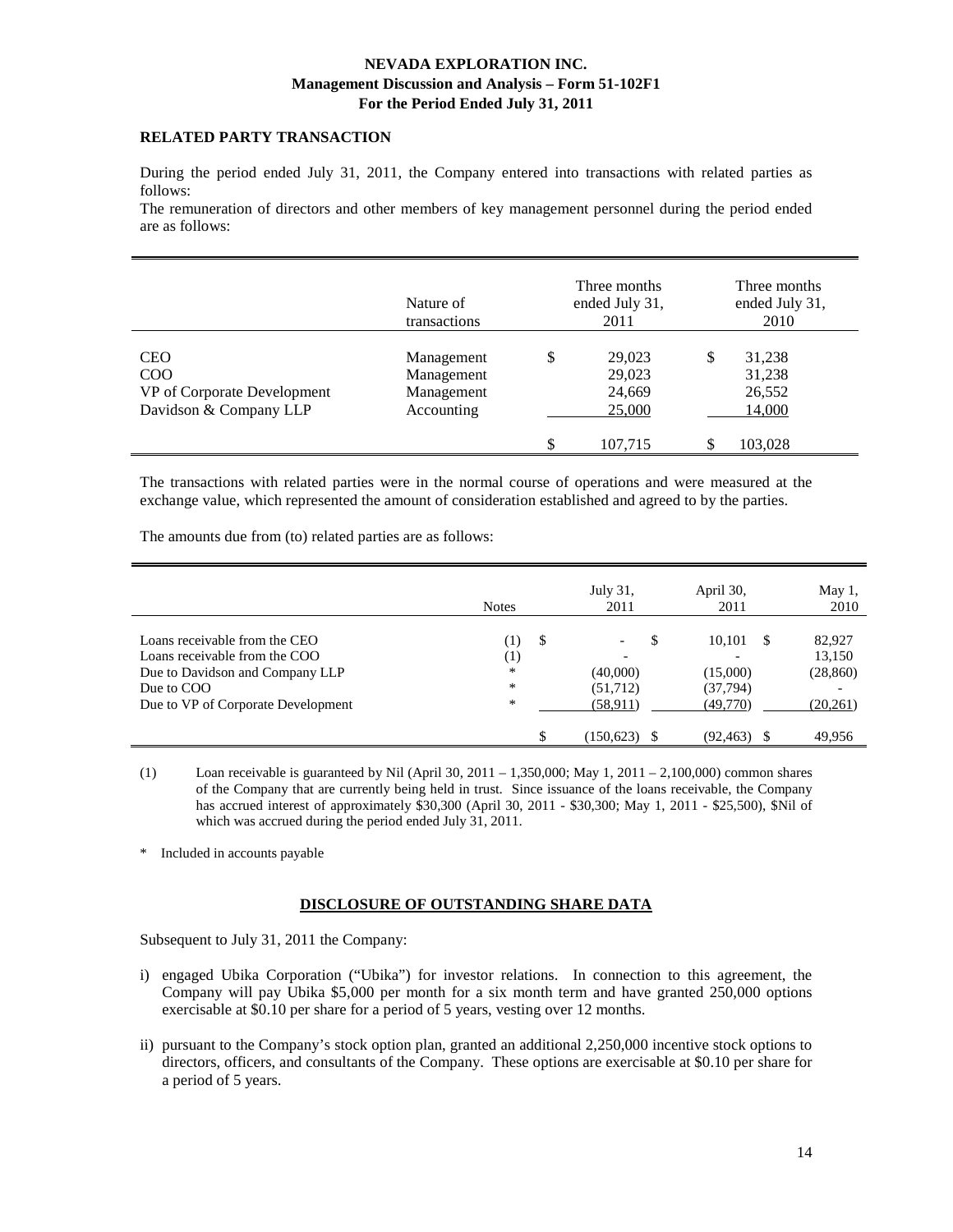iii) subject to shareholder and TSX Venture exchange approval, approved the re-pricing of 2,450,000 previously granted incentive stock options held by officers and directors with exercise prices between \$0.15 to \$0.17 per share to \$0.10 per share.

As at October 26, 2011, the Company has 107,532,851 common shares issued and outstanding and has the following stock options and warrants outstanding:

|                      | Number       | Exercise   |                    |  |
|----------------------|--------------|------------|--------------------|--|
|                      | of Options   | Price      | <b>Expiry Date</b> |  |
|                      |              |            |                    |  |
| <b>Stock options</b> | 400,000      | \$<br>0.15 | March 9, 2012      |  |
|                      | 500,000      | 0.60       | April 23, 2012     |  |
|                      | 150,000      | 0.95       | June 8, 2012       |  |
|                      | 150,000      | 1.00       | June 11, 2012      |  |
|                      | 550,000      | 0.15       | March 4, 2013      |  |
|                      | 200,000      | 0.15       | June 10, 2013      |  |
|                      | 1,150,000    | 0.16       | September 30, 2014 |  |
|                      | 600,000      | 0.17       | November 17, 2014  |  |
|                      | 3,100,000    | 0.10       | December 31, 2015  |  |
|                      | 2,250,000    | 0.10       | August 9, 2016     |  |
|                      | 250,000      | 0.10       | August 9, 2016     |  |
|                      |              |            |                    |  |
|                      | 9,300,000    |            |                    |  |
|                      |              |            |                    |  |
| <b>Warrants</b>      | 4,019,481    | \$<br>0.30 | August 20, 2011    |  |
|                      | 6,639,356    | 0.10       | September 2, 2011  |  |
|                      | 4,154,000    | 0.10       | August 26, 2011    |  |
|                      | 1,531,000    | 0.10       | September 23, 2011 |  |
|                      | 1,308,037    | 0.10       | November 5, 2011   |  |
|                      | 1,824,500    | 0.12       | March 22, 2012     |  |
|                      | 2,516,000    | 0.12       | July 30, 2012      |  |
|                      | 1,272,200    | 0.12       | August 4, 2012     |  |
|                      |              |            |                    |  |
|                      | 23, 264, 574 |            |                    |  |

## **FINANCIAL INSTRUMENTS AND OTHER INSTRUMENTS**

#### *Risk Management Policies*

The Company is exposed to risk due to the nature of its financial instruments. Risk management is the responsibility of management and the Company did not use derivative instruments.

#### *Fair Value*

Financial instruments measured at fair value are classified into one of three levels in the fair value hierarchy according to the relative reliability of the inputs used to estimate the fair values. The three levels of the fair value hierarchy are:

Level 1 – Unadjusted quoted prices in active markets for identical assets or liabilities;

- Level 2 Inputs other than quoted prices that are observable for the asset or liability either directly or indirectly; and
- Level 3 Inputs that are not based on observable market data.

The carrying value of cash, amounts receivable and accounts payable and accrued liabilities approximated their fair value because of the short-term nature of these instruments.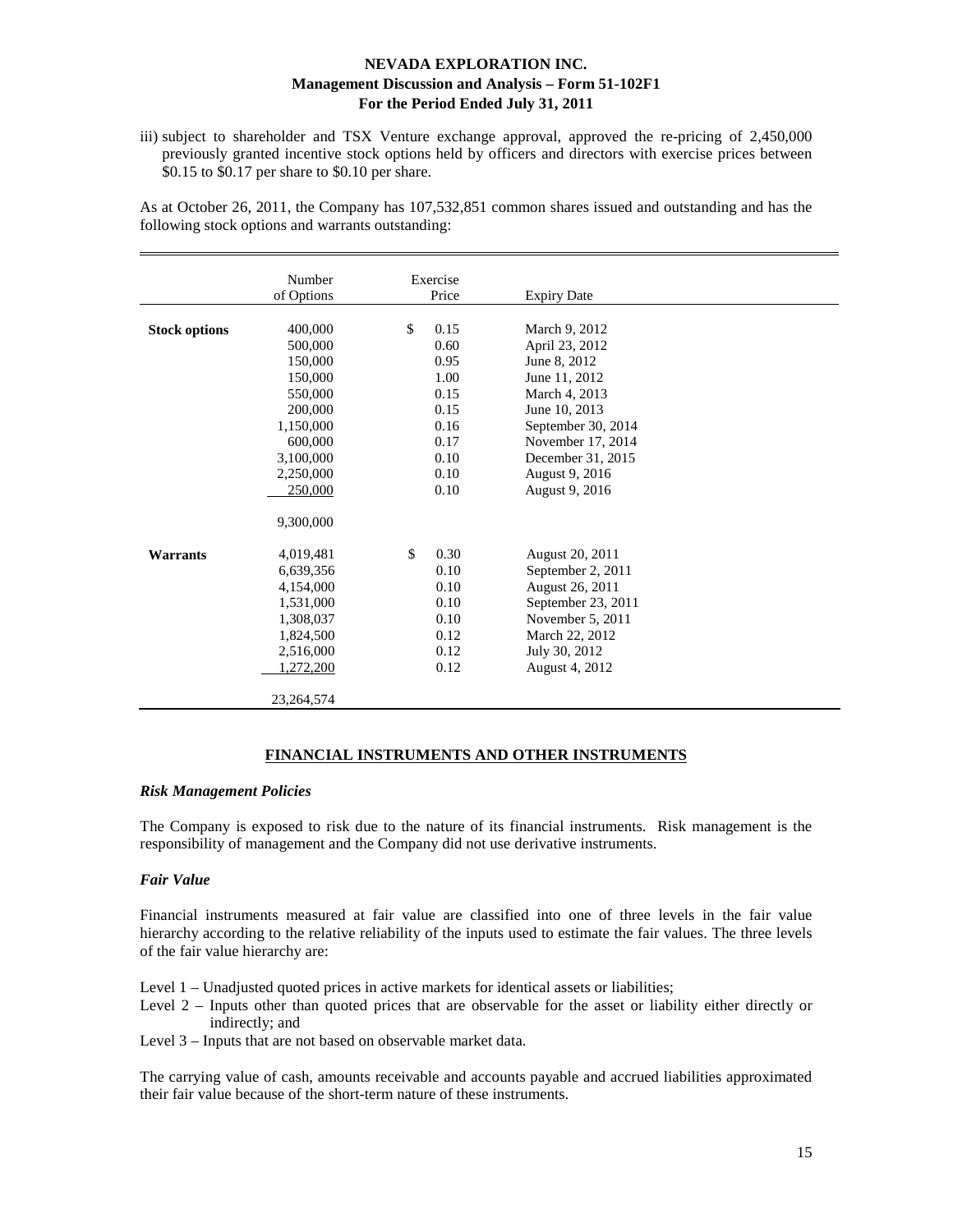Financial instruments measured at fair value on the balance sheet are summarized in levels of fair value hierarchy as follows:

|        | <b>July 31, 2011</b> |            |  |         |    |                          |
|--------|----------------------|------------|--|---------|----|--------------------------|
| Assets |                      | Level 1    |  | Level 2 |    | Level 3                  |
| Cash   | S                    | 676,108 \$ |  | -       | J. | $\overline{\phantom{0}}$ |

#### **Financial risk factors**

The Company's risk exposures and the impact on the Company's financial instruments are summarized below:

## *Credit risk*

Credit risk is the risk of loss associated with a counterparty's inability to fulfill its payment obligations. The Company's credit risk is primarily attributable to cash. Management believes that the credit risk concentration with respect to cash is remote as it maintains accounts with highly-rated financial institutions.

# *Liquidity risk*

Liquidity risk is the risk that the Company will not be able to meet its financial obligations as they fall due. The Company manages liquidity risk through the management of its capital structure and financial leverage, as outlined in above ("Capital Management"). It also manages liquidity risk by continuously monitoring actual and projected cash flows. The Board of Directors reviews and approves the Company's operating and capital budgets, as well as any material transactions out of the normal course of business.

As at July 31, 2011, the Company had a cash balance of \$676,108 (April 30, 2011 - \$151,145; May 1, 2010 - \$55,253) to settle current liabilities of \$266,000 (April 30, 2011 - \$150,507; May 1, 2010 - \$173,590) as a result of the limited cash the Company is exposed to liquidity risk and is reliant on the Company's ability to complete an equity financing.

## *Foreign country risk*

Country risk is the risk associated with changes in the business environment that could affect the profits or the value of the assets in a specific country. The Company's exploration activities are located in the United States, and while it does not foresee country risk as being problematic, the country risk is out of the control of the Company.

## *Market risk*

Market risk is the risk of loss that may arise from changes in market factors such as interest rates, foreign exchange rates, and commodity and equity prices.

## (a) Interest rate risk

 The Company is exposed to interest rate risk to the extent that the cash maintained at the financial institutions is subject to floating rate of interest. The interest rate risks on cash and on the Company's obligations are not considered significant.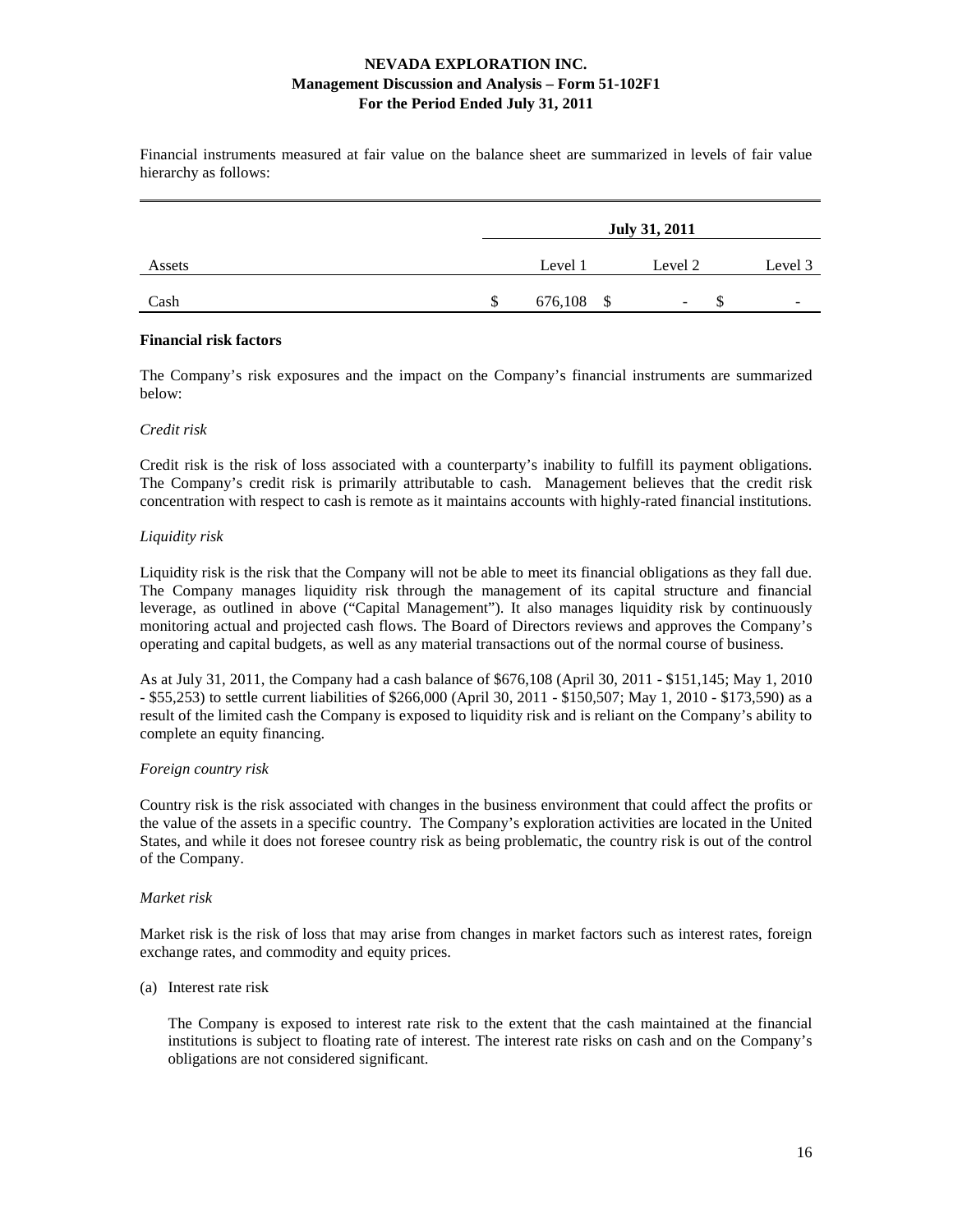#### (b) Price risk

 The Company is exposed to price risk with respect to commodity and equity prices. Equity price risk is defined as the potential adverse impact on the Company's earnings due to movements in individual equity prices or general movements in the level of the stock market. Commodity price risk is defined as the potential adverse impact on earnings and economic value due to commodity price movements and volatilities. The Company closely monitors commodity prices of oil, individual equity movements, and the stock market to determine the appropriate course of action to be taken by the Company.

#### (c) Foreign currency risk

 The Company is exposed to financial risk arising from fluctuations in foreign exchange rates and the degree of volatility of these rates. A significant portion of the Company's expenses is denominated in US dollars. Consequently, certain assets, liabilities and operating expenses are exposed to currency fluctuations. The Company does not use derivative instruments to reduce its exposure to foreign currency risk.

At July 31, 2011, the Company is exposed to currency risk through the following assets and liabilities denominated in US dollars:

|                                          | <b>CDN</b>      |          | <b>US</b>  |
|------------------------------------------|-----------------|----------|------------|
| Cash                                     | \$<br>260,567   | <b>S</b> | 272,702    |
| Accounts receivable                      | 45,609          |          | 47,733     |
| Loans receivable                         | 8.443           |          | 8,836      |
| Prepaid expenses and other               | 14,789          |          | 15,478     |
| Deposits and bonds                       | 47,679          |          | 49,900     |
| Equipment                                | 156,145         |          | 163,417    |
| Exploration and evaluation assets        | 5,474,320       |          | 5,729,273  |
| Accounts payable and accrued liabilities | (179, 230)      |          | (187, 577) |
| Long term debt                           | (26,072)        |          | (27, 286)  |
|                                          |                 |          |            |
|                                          | \$<br>5.802.250 | S        | 6.072.476  |

*Net exposure* 

Based on the above net exposures as at July 31, 2011, and assuming all other variables remain constant, a 1% change in the value of the US dollar against the Canadian dollar would result in an increase/decrease of \$60,725 in the loss from operations.

## **CAPITAL DISCLOSURES**

The Company's objectives when managing capital are: to safeguard its ability to continue as a going concern; and to have sufficient capital to be able to fund the exploration and development of its mineral properties and acquisition of other mineral resources, for the benefit of its shareholders.

The Company is dependent on equity funding and when necessary, raises capital through the issuance of equity instruments, primarily comprised of common shares and incentive stock options. In the management of capital, the Company includes the components of shareholders' equity as well as cash.

The Company prepares annual estimates of exploration expenditures and monitors actual expenditures compared to the estimates to ensure that there is sufficient capital on hand to meet ongoing obligations. The Company's investment policy is to invest its cash in highly liquid short-term deposits with terms of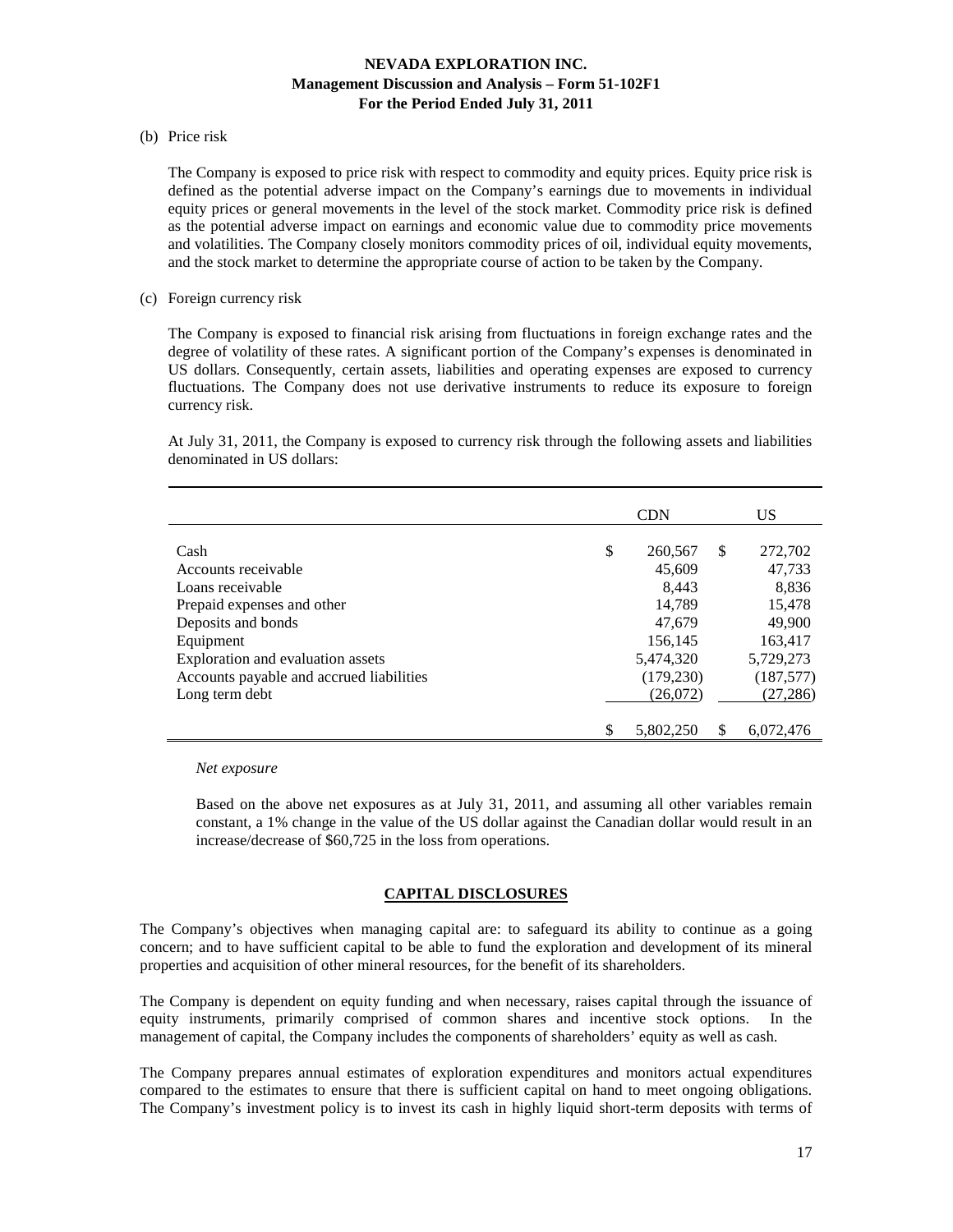one year or less and which can be liquidated after thirty days without interest penalty. The Company currently has insufficient capital to fund its exploration programs and is reliant on completing an equity financing to fund further exploration. The Company is not subject to any externally imposed capital requirements.

There have been no changes in the Company's approach to capital management from 2011.

#### *Financial liabilities*

Accounts payable and accrued liabilities, and amounts due to related parties are classified as financial liabilities and are measured at face value. Management has determined that the face value of financial liabilities approximates fair value due to the expected short-term maturity of the debts.

The Company's financial liabilities primarily constitute trade payables owing to both arms' length and related parties, and loans payable. These are unsecured and, excepting normal trade credit terms, are due on demand.

The Company believes the fair value of its financial liabilities approximate their carrying values primarily due to their short-term nature. There are no quoted market prices from active markets for any of the financial liabilities held by the Company and thus fair values were assessed using valuation techniques consistent with generally accepted accounting principles. As the Company does not generate revenue, it intends to reduce its financial liabilities by re-financing through additional share issuances.

#### **RISKS AND UNCERTAINTIES**

In conducting its business of mineral exploration, NGE is subject wide variety of known and unknown risks, uncertainties and other factors which may affect the results, performance or achievement of the Company. Such risks and factors include, among others: risks related to the actual results of current and future exploration activities; future prices for gold, silver, and other commodities; environmental risks and hazards; the Company's lack of substantial revenue; the Company's ongoing need to raise money through equity financings; increases to operating, labour, and supply costs; and changes to government regulation, taxes, and fees. Although the Company attempts to identify and plan for these important factors that could affect results materially, the Company cautions the reader that the above list of risk factors is not exhaustive there may be other factors that cause results to differ from anticipated, estimated, or intended results.

Ultimately, there can be no guarantee that the Company will be successful in making an economic mineral discovery.

## **LIST OF DIRECTORS AND OFFICERS**

Wade A. Hodges, President, CEO and Director Cyrus Driver, CFO and Director Kenneth Tullar, Director Jennifer Boyle, Director John Ryan, Director James Buskard, Vice President Corporate Development David Carbonaro, Corporate Secretary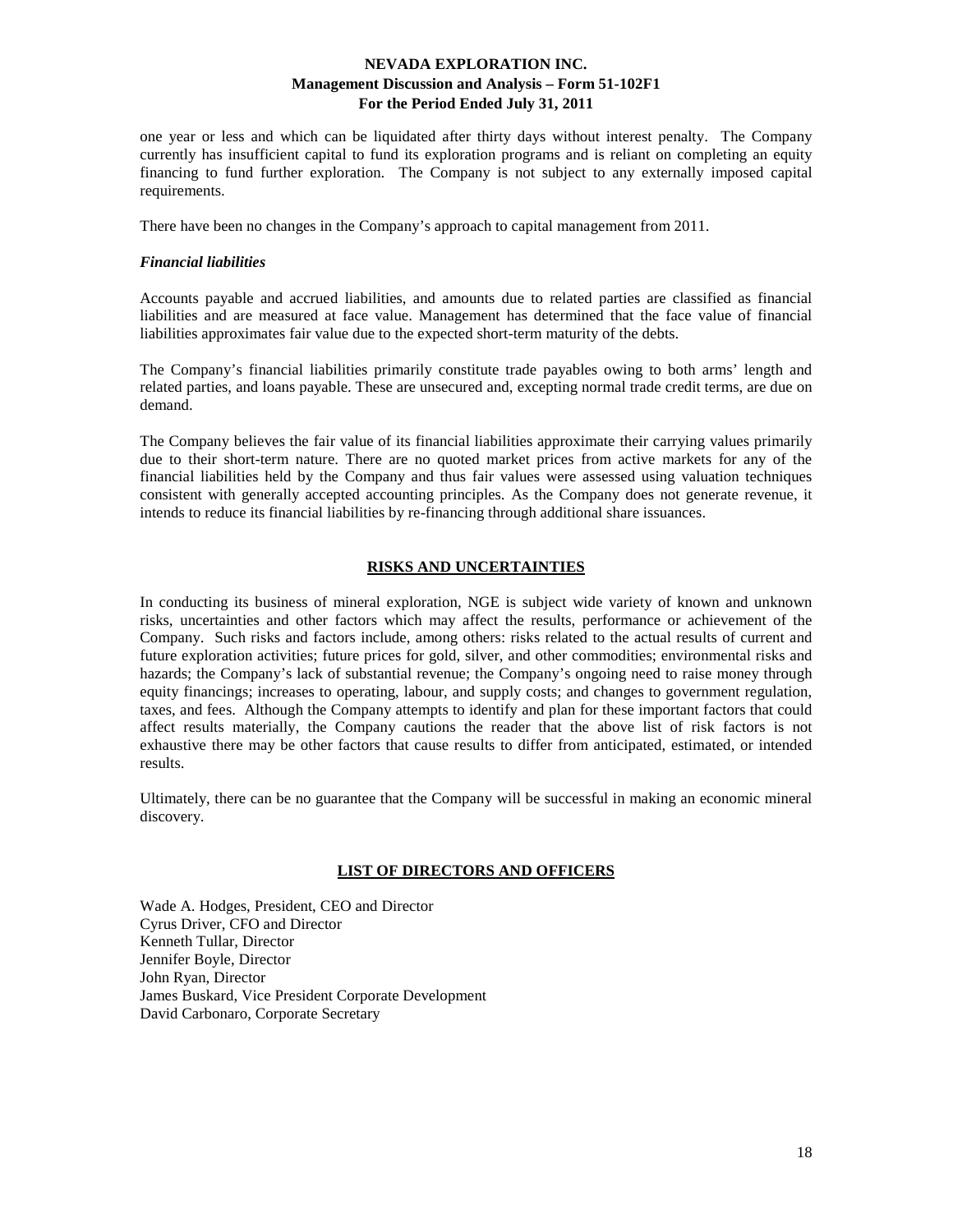## **CHANGE IN ACCOUNTING POLICIES**

These unaudited condensed consolidated interim financial statements, including comparatives have been prepared using accounting policies consistent with International Financial Reporting Standards ("IFRS") and in accordance with International Accounting Standard ("IAS") 34 *Interim Financial Reporting.* The condensed consolidated financial statements have been prepared on a historical cost basis, except for financial instruments classified as financial instruments at fair value through profit and loss, which are stated at their fair value. In addition, these financial statements have been prepared using the accrual basis of accounting except for cash flow information.

The condensed consolidated interim financial statements are presented in Canadian dollars, which is the functional currency of the parent company, unless otherwise noted. These are the Company's first IFRS condensed consolidated interim financial statements for part of the period covered by the first IFRS consolidated annual financial statements to be presented in accordance with IFRS for the year ended April 30, 2012. Previously the Company prepared its consolidated annual and consolidated interim financial statements in accordance with Canadian Generally Accepted Accounting Principles ("Canadian GAAP").

The preparation of these condensed consolidated interim financial statements resulted in changes to the accounting policies as compared with the most recent annual financial statements prepared under Canadian Generally Accepted Accounting Principles ("GAAP"). The accounting policies set out below have been applied consistently to all periods presented in these condensed consolidated interim financial statements. They also have been applied in preparing an opening IFRS balance sheet at May 1, 2010 for the purposes of the transition to IFRS, as required by IFRS 1, First Time Adoption of International Financial Reporting Standards (IFRS 1). The impact of the transition from GAAP to IFRS is explained in the financial statements Note 17.

The preparation of these condensed consolidated interim financial statements requires management to make certain estimates, judgments and assumptions that affect the reported amounts of assets and liabilities at the date of the financial statements and the reported expenses during the period. Actual results could differ from these estimates.

Significant assumptions about the future and other sources of estimation uncertainty that management has made at the end of the reporting period, that could result in a material adjustment to the carrying amounts of assets and liabilities in the event that actual results differ from assumptions made, relate to, but are not limited to, the following:

- i) The recoverability of receivables which are included in the condensed consolidated interim statements of financial position;
- ii) The carrying value and the recoverability of mineral properties, which are included in the condensed consolidated interim statements of financial position;
- iii) The inputs used in accounting for stock-based compensation expense included in profit and loss
- iv) The estimated lives of fixed assets and the related amortization.

# **GOING CONCERN OF OPERATIONS**

These condensed consolidated financial statements are prepared on a going concern basis which assumes that the Company will be able to realize its assets and discharge its liabilities in the normal course of business for the foreseeable future. As at July 31, 2011 the Company has had significant losses. The Company has financed its operations primarily through the issuance of common shares, loans proceeds and advances from related parties. The Company continues to seek capital through various means including the issuance of equity and/or debt. These circumstances lend significant doubt as to the ability of the Company to meet its obligations as they come due, and accordingly, the appropriateness of the use of accounting principles applicable to a going concern.